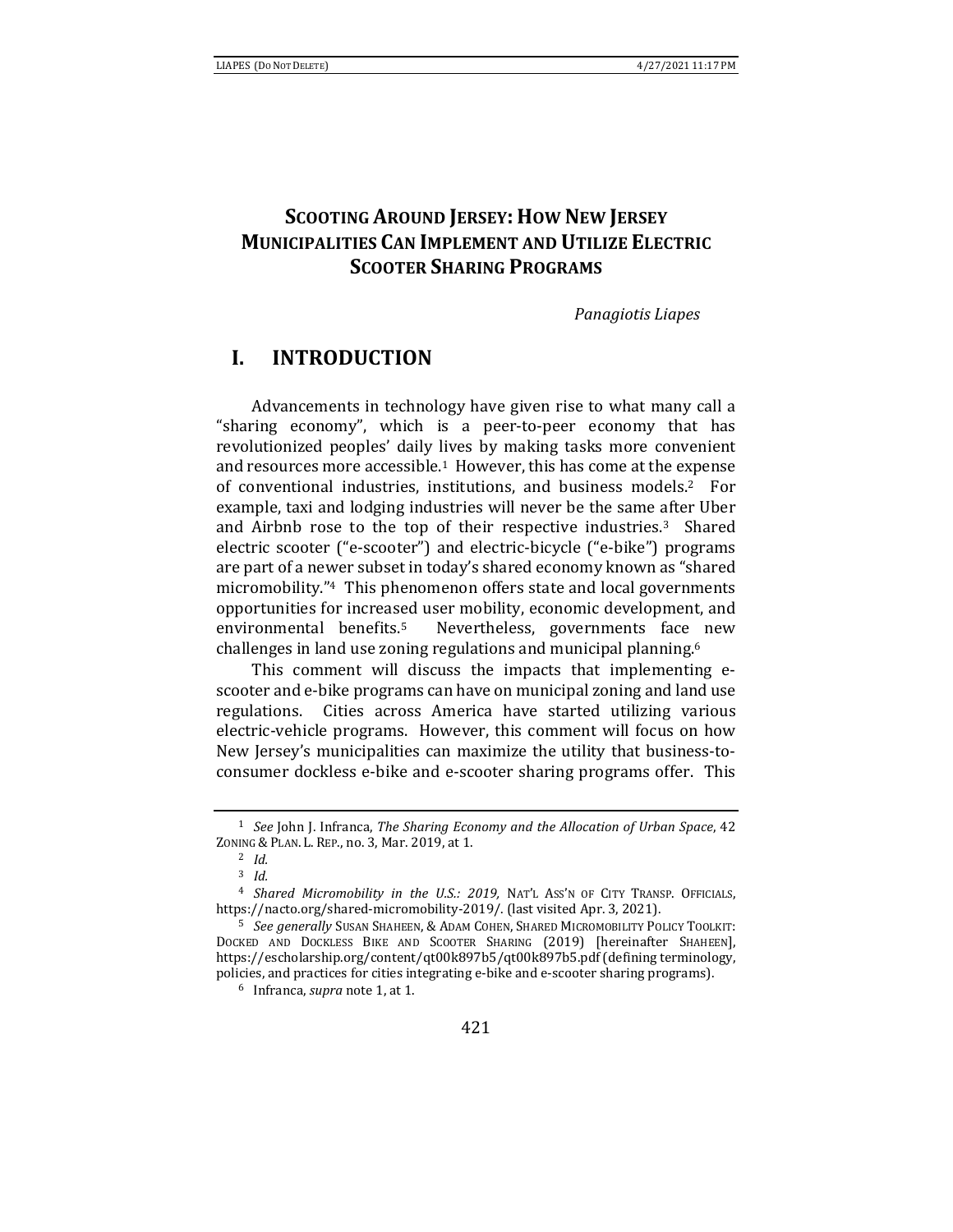comment will also analyze implementation methods used for dockless e-scooter sharing programs and offer tailored solutions for New Jersey municipalities.

Part II defines the sharing economy, shared mobility and shared micromobility, introduces dockless e-scooter and e-bike sharing programs. It concludes by exploring New Jersey's recent legislation legalizing the use of low-speed electric bicycles and scooters. Part III investigates the potential positive and negative effects these programs can have on New Jersey municipalities from a land use planning and zoning perspective. Part IV proposes a solution with the interests of the local government, its constituents, and service providers in mind. This comment only examines what zoning and land use considerations shared e-scooter and e-bike programs present to New Jersey. Other relevant topics like insurance, user privacy, liability, litigation strategies, and nationally scaled solutions are beyond the scope of this comment.

# **II. DEFINING TODAY'S WORLD**

### A. THE SHARING ECONOMY

Due to mobile technologies, location tracking, social media, and the internet today, we find ourselves living in a revolutionary economy known as a "sharing economy."7 This developing phenomenon has been characterized as "obtaining, giving, or sharing the access to goods and services, coordinated through community-based online service."8 The Great Recession, which forced people to reevaluate how to use limited resources, and the rapid development of mobile internet technology guided consumers away from traditional property market transactions.<sup>9</sup> Today, sharing models predicated on renting and borrowing goods and

<sup>7</sup> SUSAN SHAHEEN, ADAM COHEN, & ISMAIL ZOHDY, U.S. DEP'T TRANSP., SHARED MOBILITY: CURRENT PRACTICES AND GUIDING PRINCIPLES 1 (2016) [hereinafter ZOHDY], https://ops.fhwa.dot.gov/publications/fhwahop16022/fhwahop16022.pdf (explaining the sharing economy is "also referred to as peer-to-peer sharing, the mesh economy, and collaborative consumption"). 8 Joseph P. Schwieterman & Mollie Pelon, *First Zipcar, Now Uber: Legal and Policy*

*Issues Facing the Expanding "Shared Mobility" Sector in U.S. Cities*, 4 BELMONT L. REV. 109, 110 (2017) (quoting Juho Hamari, Mimmi Sjöklint, & Antti Ukkonen, *The Sharing Economy: Why People Participate in Collaborative Consumption*, 67 J. ASS'N FOR INFO. SCI.& TECH., no. 9, 2016, at 2047, https://www.researchgate.net/ publication/255698095\_The\_Sharing\_Economy\_Why\_People\_Participate\_in\_Collaborat ive\_Consumption). 9 ZOHDY, *supra* note 7, at 1.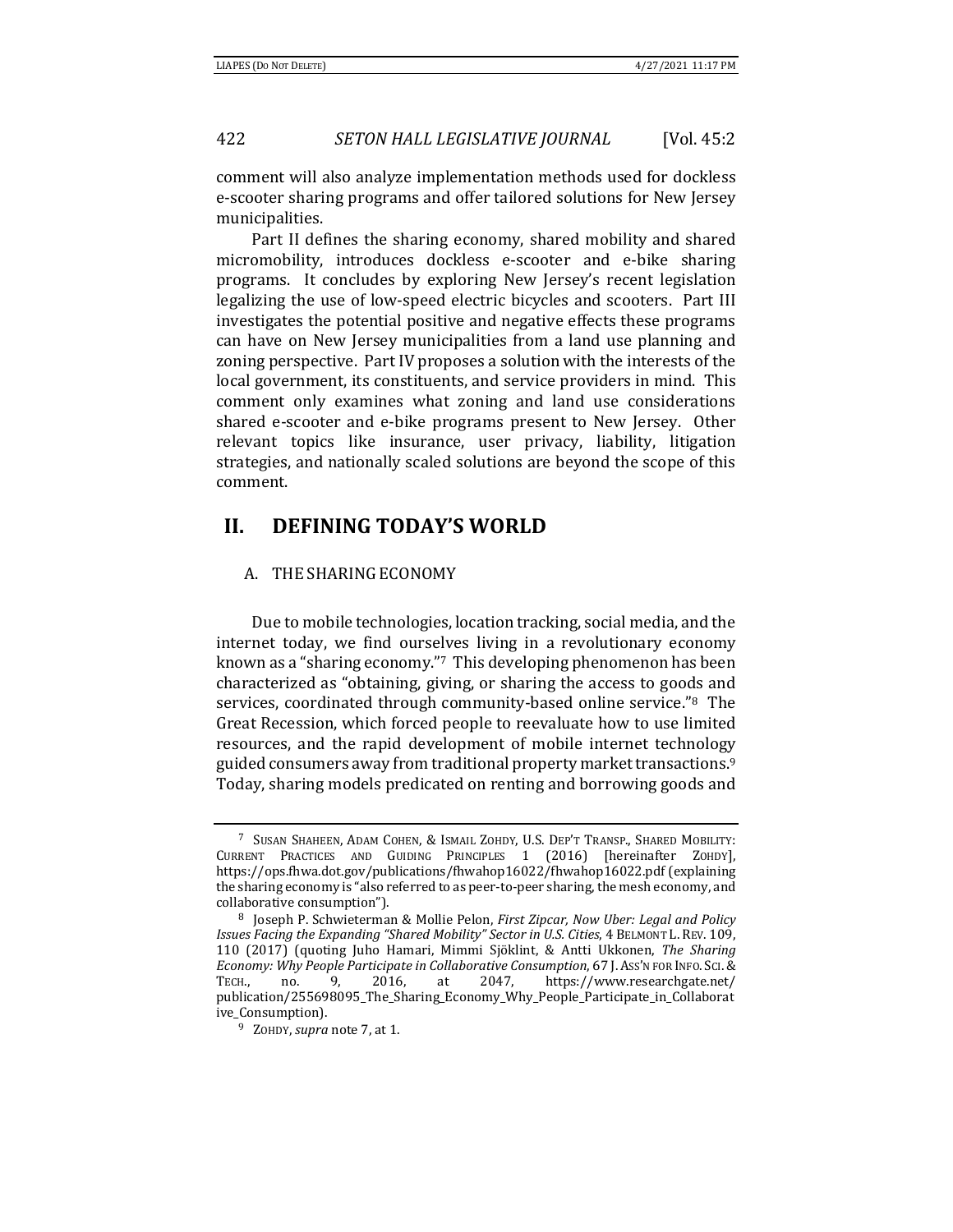services challenge the traditional model of buying and owning such essentials.10 This "sharing" occurs directly between peers or through platforms,<sup>11</sup> thereby reducing transactional friction and creating a highly flexible economic network that removes middlemen entirely and undercuts conventional employment arrangements.12 The sharing economy is best depicted as a combination of distinct but related sectors because its participants can efficiently obtain diverse resources on demand, or create extractable value from otherwise inactive idle possessions or talents.13 For example, some sectors include peer-topeer marketplaces like Airbnb, crowdfunding such as Kickstarter, and shared mobility like Lyft.14 The sharing economy as a whole, however, can offer cost savings, monetize underused resources, improve efficiency, and provide social and environmental benefits.15

### B. SHARED MOBILITY

Before explaining what shared micromobility is, it is best to define shared mobility more generally. Shared mobility is one facet of the sharing economy.16 It is "the shared use of a motor vehicle, bicycle, or other low-speed transportation mode[.]"17 This innovative transportation strategy allows users short-term access to a transportation mode on an as-needed basis.18 Some notable examples of shared mobility are ridesourcing like Uber, carsharing like Zipcar, and personal vehicle sharing like Getaround.19 Shared mobility, once a foreign concept, has changed society's "social and economic perspectives toward transportation, car ownership, and urban lifestyles" and plays a pivotal role in urban planning.20

### C. SHARED MICROMOBILITY

Shared micromobility is a subcategory of shared mobility composed of "[s]hared-use fleets of small, fully or partially human-

<sup>10</sup> ZOHDY, *supra* note 7, at 1. 11 *See* ZOHDY, *supra* note 7, at 1. 12 Martucci, *supra* note 4. 13 Martucci, *supra* note 4. 14 ZOHDY, *supra* note 7, at 1.

<sup>&</sup>lt;sup>15</sup> ZOHDY, *supra* note 7, at 1.<br><sup>16</sup> ZOHDY, *supra* note 7, at 2.<br><sup>17</sup> ZOHDY, *supra* note 7, at 2.<br><sup>18</sup> ADAM COHEN & SUSAN SHAHEEN, PLANNING FOR SHARED MOBILITY 4 (2018) [hereinafter COHEN], https://escholarship.org/content/qt0dk3h89p/qt0dk3h89p.pdf. 19 *Id.* at 83. 20 ZOHDY, *supra* note 7, at 2–3.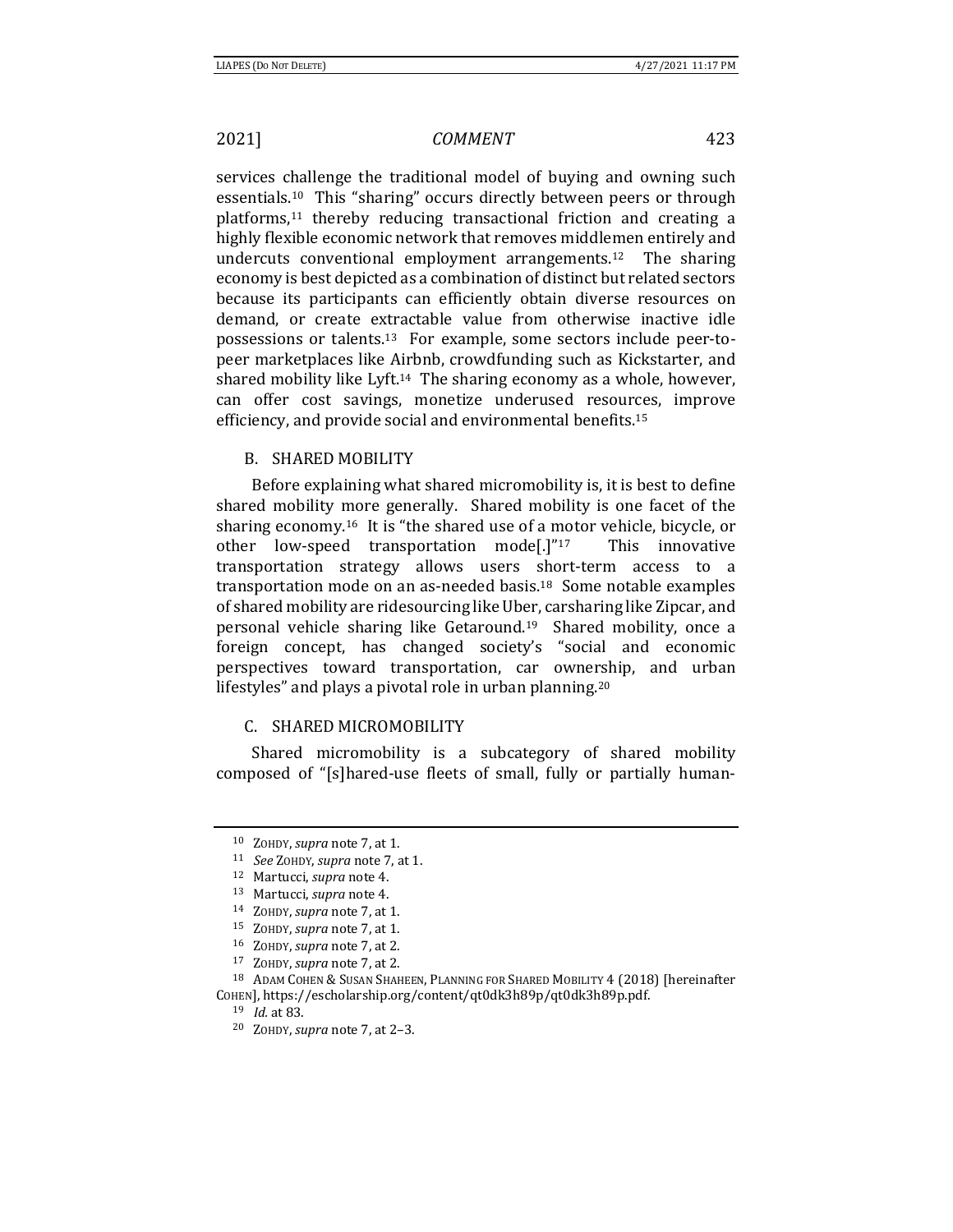powered vehicles such as bikes, e-bikes and e-scooters."21 Through mobile apps or kiosks, users rent access to low-speed vehicles on an asneeded basis for shorter trips.22 A variety of service models help satisfy the changing and diverse needs of modern-day travelers.23

With population density and environmental awareness continuously increasing, local governments must supply their constituents with equitable and environment-friendly transportation options.24 Shared micromobility provides cities some of the most economical and efficient alternatives in the face of inadequate government transportation funding.25 Shared micromobility is a relatively new concept, so data on its impacts is limited.26 Regardless of this limited data, early documentation shows an increase in mobility and a reduction in automobile usage, which can help alleviate parking demand and traffic congestion, as well as decrease greenhouse gas emissions.27

### D. BIKESHARING AND SCOOTER SHARING

Two standard modes of transportation compose micromobility: bikesharing and scooter sharing.<sup>28</sup> Bikesharing services offer ondemand transportation by providing bicycles at various pick-up and drop-off points for roundtrip or one-way travel.<sup>29</sup> Frequent customers can gain access through an annual, seasonal, or monthly membership, while casual riders can pay per diem or per ride.<sup>30</sup> Service providers strategically deploy bicycles in a network throughout metropolitan regions, cities, neighborhoods, employment centers, and university campuses.31 Traditionally, bikesharing referred to manually pedaled

<sup>&</sup>lt;sup>21</sup> NAT'L ASS'N OF CITY TRANSP. OFFICIALS, GUIDELINES FOR REGULATING SHARED MICROMOBILITY 5 (2d ed. 2019) [hereinafter NACTO, REGULATION GUIDELINES], https://nacto.org/wp-

 $\text{content/unloads/2019/09/NACTO\_Shared_Micromobility_Guidelines_Web.pdf.}$ <br>
<sup>22</sup> *Id*; Shaheen, *supra* note 5, at 1.<br>
<sup>23</sup> Shaheen, *supra* note 5, at 1.<br>
<sup>24</sup> JULIA PARZEN, SHARED-USE MOBILITY CTR., SHARED-USE MOBILITY REFERENCE GUIDE 30

<sup>(</sup>Tim Frisbie ed., 2016), https://sharedusemobilitycenter.org/wpcontent/uploads/2016/10/Reference-Guide-Editsweb-version-10.24.2016.pdf.

<sup>25</sup> *Id.*

<sup>&</sup>lt;sup>26</sup> SHAHEEN, *supra* note 5, at 3.<br><sup>27</sup> SHAHEEN, *supra* note 5, at 4; PARZEN, *supra* note 24, at 30.<br><sup>28</sup> *See, e.g.*, SHAHEEN, *supra* note 5, at 3; *see also* NACTO, REGULATION GUIDELINES, *supra* 

note 21, at 5.<br><sup>29</sup> SHAHEEN, *supra* note 5, at 3.<br><sup>30</sup> ZOHDY, *supra* note 7, at 11.<br><sup>31</sup> SHAHEEN, *supra* note 5, at 3.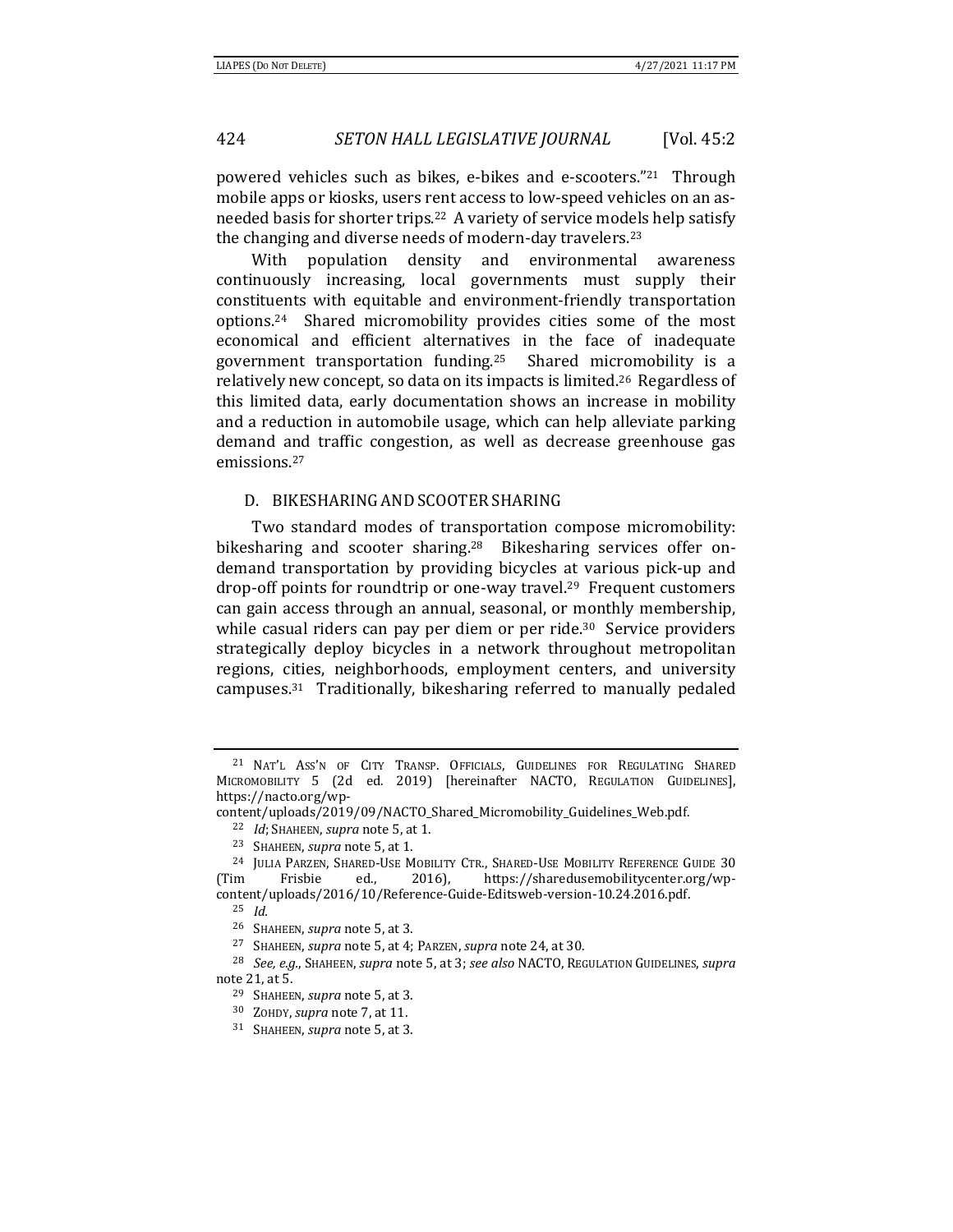bikes, which require significant exertion.32 However, with the emergence of electric bikesharing ("e-bikesharing"), users can now travel farther and on more terrain without exerting considerable energy or perspiring.33

There are three common bikesharing services: station-based systems; dockless systems; and hybrid systems.<sup>34</sup> Station-based systems consist of unattended kiosks or stations where users can rent a bicycle for one-way travel and return that bike to a different station.<sup>35</sup> Alternatively, dockless (or "free-floating") systems allow users to pickup any bike and drop it off anywhere within a predefined geographic region.36 A hybrid system blends the two models and permits users to access any free standing or stationed bike and then drop it off at a station or non-station location.37

Similarly, scooter sharing grants users "access to scooters by joining an organization that maintains a fleet of scooters at various locations."38 The two types of shared scooters are standing e-scooters and moped-style scooters.39 Standing electric scooters are electrically propelled and are designed for standing riders.40 Moped-style scooters, on the other hand, have a seated-design.<sup>41</sup> Scooter sharing generally uses a dockless service model, which allows travelers to use any freefloating scooter for point-to-point or roundtrip travel without having to park the scooter in a designated parking area.<sup>42</sup>

Both bikesharing and scooter sharing allow users to enjoy the benefits of owning a private e-bike or e-scooter without experiencing the burdens of ownership.<sup>43</sup> E-scooters and e-bikes can cost anywhere from several hundred dollars to several thousand dollars to purchase, depending on the product's quality.<sup>44</sup> However, scooter sharing and

<sup>32</sup> *See* ZOHDY, *supra* note 7, at 12. 33 ZOHDY, *supra* note 7, at 12; *see also* COHEN, *supra* note 18, at 15. 34 SHAHEEN, *supra* note 5, at 3.

<sup>35</sup> *See, e.g.*, SHAHEEN, *supra* note 5, at 3*.*

<sup>36</sup> *See, e.g.*, SHAHEEN, *supra* note 5, at 3*.*

<sup>37</sup> *See, e.g.*, SHAHEEN, *supra* note 5, at 3*.*

<sup>38</sup> SHAHEEN, *supra* note 5, at 3; *see also* PARZEN, *supra* note 24, at 11 ("Scooter sharing

<sup>%...</sup> makes fleets of motorized scooters available to users by the minute or hour.").<br><sup>39</sup> SHAHEEN, *supra* note 5, at 3.<br><sup>40</sup> SHAHEEN, *supra* note 5, at 3.<br><sup>41</sup> See SHAHEEN, *supra* note 5, at 3 (explaining that moped-st [have] a less stringent licensing requirement than motorcycles designed to travel on public roads").<br><sup>42</sup> See Shaheen, supra note 5, at 3.<br><sup>43</sup> See Cohen, supra note 18, at 10, 14.<br><sup>44</sup> See, e.g., AMAZON, *Amazon Best Sellers,* https://www.amazon.com/Best-Sellers-

Sports-Outdoors-Adult-Electric-Bicycles/zgbs/sporting-goods/3405141 (last visited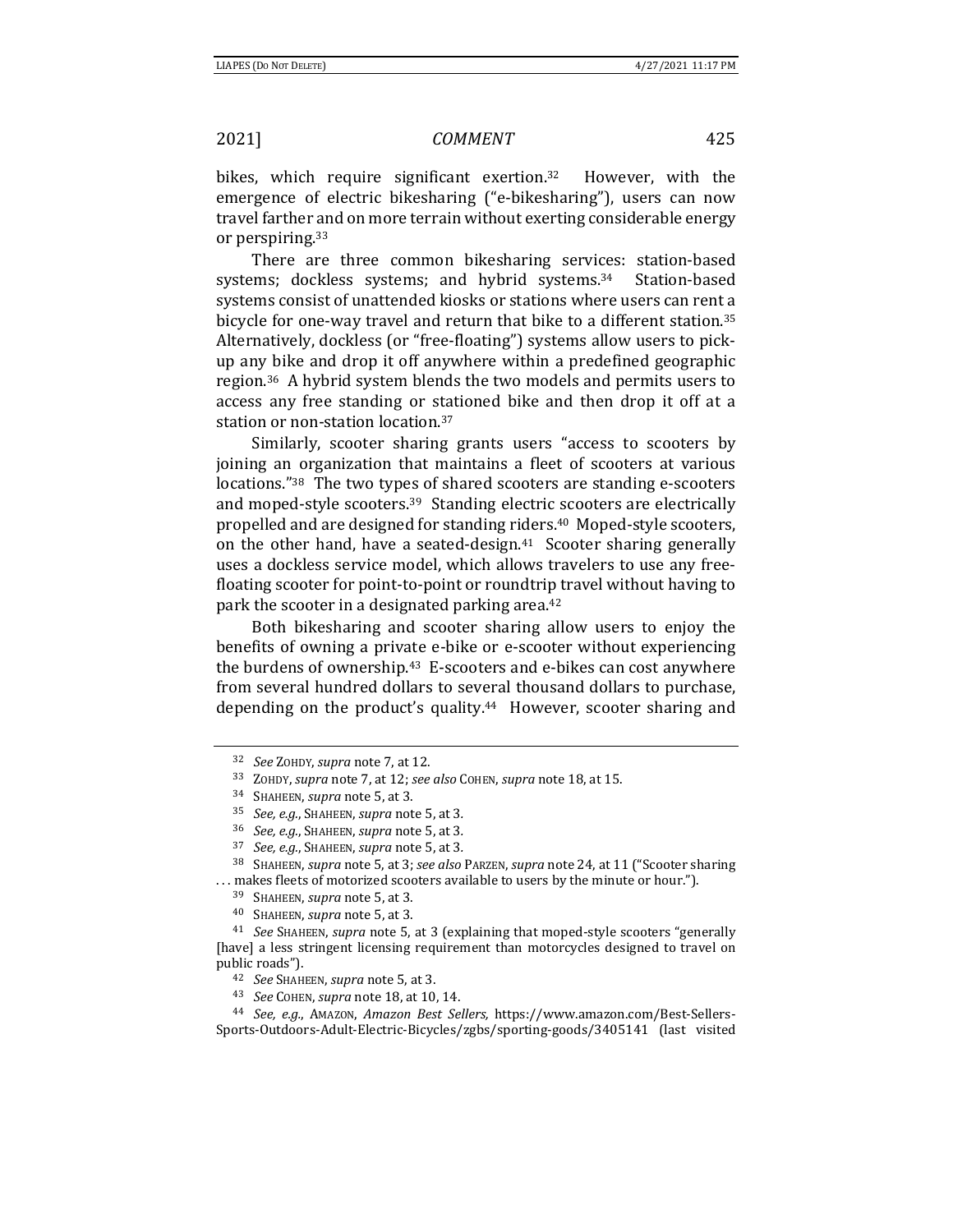bikesharing users only pay for the use of an e-bike or e-scooter.<sup>45</sup> To maximize the value of their purchase, owners must repair their e-bikes or e-scooters when damaged, whereas service providers cover the maintenance costs.46 While traditional owners must park their personal property safely to avoid vandalism or theft, company and local rules provide a layer of protection for sharers.<sup>47</sup> Private owners must store and maintain their own vehicles, whereas renters do not because service providers are responsible for collecting, recharging, maintaining, and redistributing the vehicles.48 Most importantly, those who use shared services can use rented electric vehicles for one-way or roundtrip transportation.49 Owners are limited to roundtrip travel because, one can assume, they would want to have their electric vehicle at their convenience in the future. They do not have the luxury of taking one-way trips and leaving the vehicle behind without abandoning their property. The convenience and cost savings associated with these sharing services are frequently cited as ubiquitous reasons for transitioning away from owning to sharing.50

Additional factors contribute to this societal shift away from conventional notions of vehicle ownership and transportation to the "growth and mainstreaming of shared [micromobility.]"51 For example, technological trends have increased people's reliance on smartphones and internet-based transportation apps.52 "Smart mobility

51 ZOHDY, *supra* note 7, at 7.

Apr. 3, 2021); AMAZON, https://www.amazon.com/electricbike/s?k=electric+bike&rh=n%3A1265458011%2Cp\_36%3A17784044011&dc&qid= 1616437439&rnid=17784038011&ref=sr\_nr\_p\_36\_6 (last visited Apr. 3, 2021); AMAZON, https://www.amazon.com/electric-scooter/s?k=electric+scooter (last visited Apr. 3, 2021); AMAZON, https://www.amazon.com/s?k=electric+scooter&i=outdoorrecreation&rh=n%3A1265458011%2Cp\_36%3A17784044011&dc&qid=1616437847 &rnid=17784038011&ref=sr\_nr\_p\_36\_6 (last visited Apr. 1, 2021).

<sup>45</sup> *See* COHEN, *supra* note 18, at 10; *see also How Much Does Lime Cost?,* LIME, https://help.li.me/hc/en-us/articles/115004914208-How-much-does-Lime-cost- (last visited Jan. 22, 2021); BIRD, https://www.bird.co/how/ (last visited Jan. 22, 2021); *How to Find and Use a Bikeshare or Scootershare,* ZAGSTER, https://www.zagster.com/riders (last visited Apr. 3, 2021). 46 *See, e.g.*, SHAHEEN, *supra* note 5, at 3.

<sup>47</sup> *See* COHEN, *supra* note 18, at 14; *see also Do I Pay if the Vehicle is Stolen?,* LIME, https://help.li.me/hc/en-us/articles/115004914668-Do-I-pay-if-the-vehicle-is-stolen- (last visited Apr. 3, 2021). 48 *See* COHEN, *supra* note 18, at 14; *see also All About Dropping off Tasks,* LIME,

https://help.li.me/hc/en-us/articles/360015605454-All-about-Serving (last visited Apr. 3, 2021); *What is a Flyer*, BIRD, https://help.bird.co/hc/enus/articles/360038710212-What-is-a-Flyer (last visited Apr. 3, 2021). 49 *See* ZOHDY, *supra* note 7, at 4.

<sup>50</sup> *See* ZOHDY, *supra* note 7, at ix.

<sup>52</sup> ZOHDY, *supra* note 7, at 8.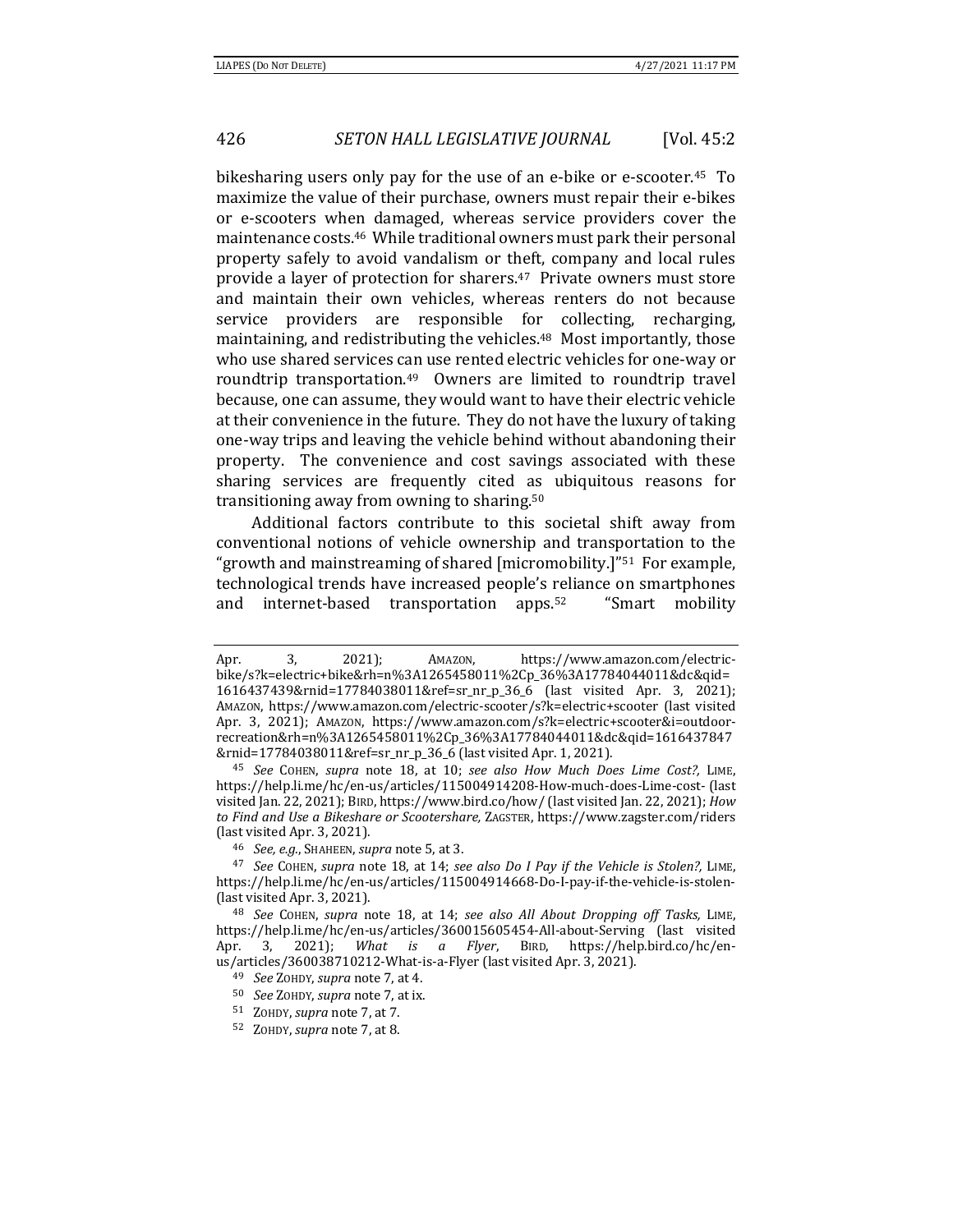consumers"—travelers who make educated travel decisions by combining information from multiple sources—use affordable and capable intelligent transportation systems, and wireless, cloud and GPS technologies daily when choosing methods of travel and routes.53 Realtime information and tools, like contactless payments facilitating multimodal transportation options at the tip of travelers' fingers, enable people to adapt their mobility choices to their immediate needs.54

Moreover, technology has created new labor and consumer trends that are impacting mobility and transportation.55 Advancements in information technology used in the business world are increasing the rate and degree of workers telecommuting, thereby making traditional weekday commuting peaks less predictable.56 E-commerce and telemedicine are directly impacting travel behavior as well.57 The U.S. Census reported quarterly e-commerce retail sales for the second quarter of 2019 were \$1,361.8 billion, representing 10.7 percent of total sales.<sup>58</sup> Grocery and food delivery services, like AmazonFresh, Postmates, and UberEATS, are also reducing the need for travel.<sup>59</sup> In addition, telemedicine reduces the need for medical visits with tools like doctor video conferencing, web-based applications, e-transmitting diagnostic images, and remote patient monitoring.<sup>60</sup> These evolving trends, combined with mobile technologies and real-time travel information, encourage last-minute planning and flexible on-demand transportation without the need to own a means of transportation privately.61

As the need to own a bicycle or scooter, either manual or electric, has decreased, there has been an increase in bikesharing and scooter sharing.62 The National Association of City Transportation Officials ("NACTO") found that people took eighty-four million shared

<sup>53</sup> ZOHDY, *supra* note 7, at 8–9.

<sup>54</sup> ZOHDY, *supra* note 7, at 8–9.

<sup>55</sup> ZOHDY, *supra* note 7, at 7.

<sup>56</sup> ZOHDY, *supra* note 7, at 7.

<sup>57</sup> ZOHDY, *supra* note 7, at 7.

<sup>58</sup> U.S. CENSUS BUREAU NEWS, U.S. DEP'T COMMERCE, CB19-117, 1 (2019).

<sup>&</sup>lt;sup>59</sup> ZOHDY, *supra* note 7, at 7.<br>
<sup>60</sup> ZOHDY, *supra* note 7, at 7–8.<br>
<sup>61</sup> *See ZOHDY, supra* note 7, at 8.<br>
<sup>62</sup> *See generally* NAT'L ASS'N OF CITY TRANSP. OFFICIALS, 84 MILLION TRIPS IN 2018, SHARED MICROMOBILITY IN THE U.S.: 2018 (2019) [hereinafter NACTO, 2018 REPORT], https://nacto.org/wp-content/uploads/2019/04/NACTO\_Shared-Micromobility-in-2018\_Web.pdf (recording the use of shared micromobility in the US, and finding users have taken 207 million trips on shared bikes and e-scooters since 2010).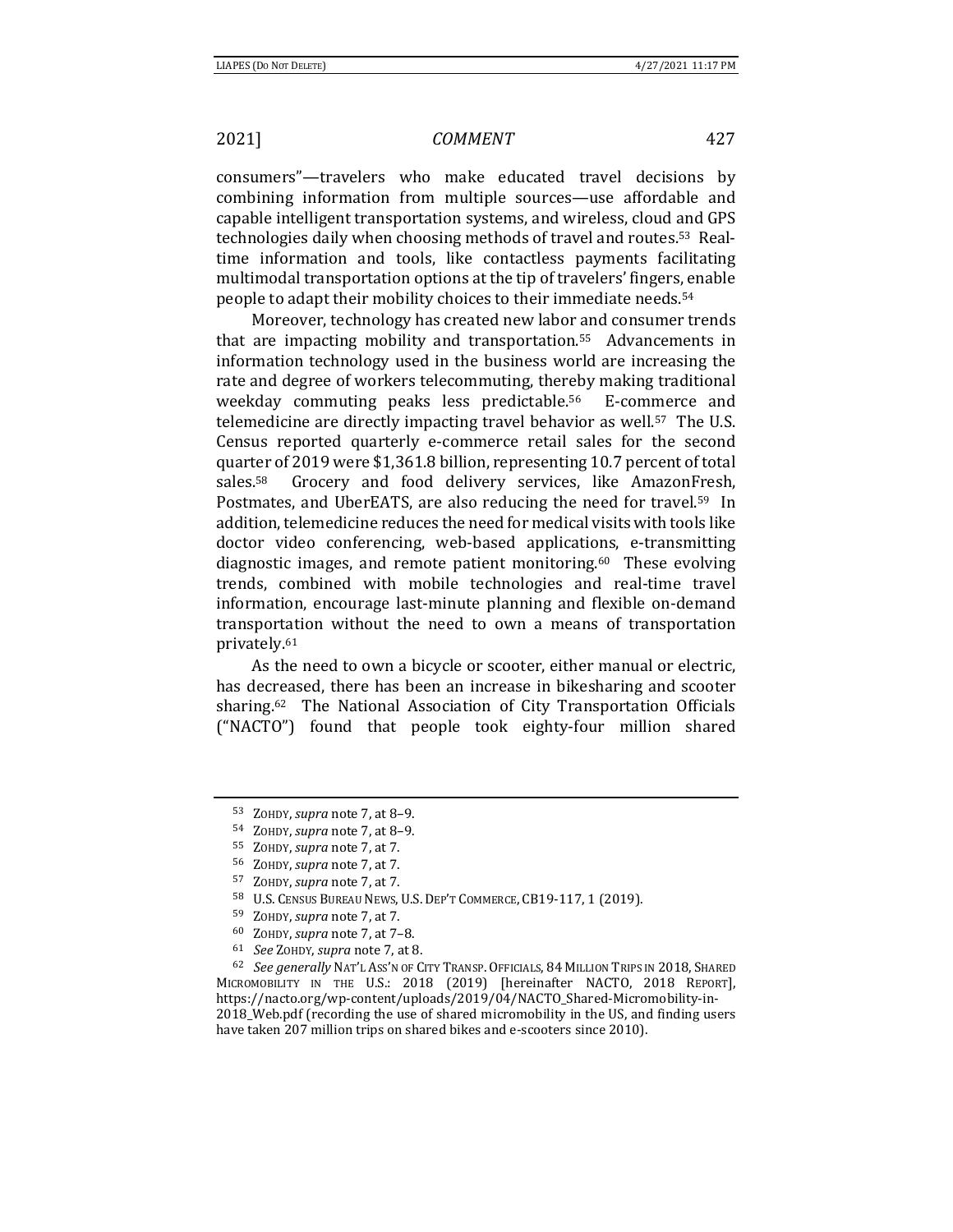micromobility trips in 2018.63 The 2018 total is more than double the number of total trips in 2017.64 Of the total trips made in 2018, nearly forty-six million were in some form of bikesharing, nearly thirty-seven million rides were station-based rides, and nine million trips were dockless trips. 65

The most notable shift in user behavior was the use of e-bikes and e-scooters. In 2018, e-scooters replaced bicycles as the preferred dockless mobility service.<sup>66</sup> After quickly proliferating across the country in 2017, dockless pedal bikes largely disappeared in 2018.67 By the end of 2017, there were approximately forty-four thousand dockless pedal bikes on the ground across America.68 However, in 2018 NACTO reported only three million dockless pedal bike trips; thirty percent of the total nine million dockless bikeshare trips.69 E-bikes gained popularity, though, as people took nearly seven million trips in 2018.70 Nonetheless, e-scooter rides totaled thirty-eight and a half million by 2018's end, and over 85,000 e-scooters were available in about one hundred American cities for public use.<sup>71</sup> Recognizing this growing trend, major dockless bikeshare companies retooled their fleets over the year to focus on e-scooters, and ride-hail companies acquired shared micromobility companies.72 New e-scooter companies joined the growing market, like Bird and Lime.73

Dockless and station-based e-bikes are the most frequently used micromobility vehicles measured by rides per vehicle per day.74 NACTO found that people rode e-bikes twice as much when compared to pedal bikes after cities added them to their station-based fleets.75 As such,

<sup>63</sup> NACTO, 2018 REPORT, *supra* note 62, at 2 ("Shared [m]icromobility encompasses all shared-use fleets of small, fully or partially human-powered vehicles such as bikes, e-bikes, and e-scooters."). 64 NACTO, <sup>2018</sup> REPORT,*supra* note 62, at 7.

<sup>&</sup>lt;sup>65</sup> *See* NACTO, 2018 REPORT, *supra* note 62, at 4.<br>
<sup>66</sup> NACTO, 2018 REPORT, *supra* note 62, at 5.<br>
<sup>67</sup> NACTO, 2018 REPORT, *supra* note 62, at 5.<br>
<sup>67</sup> NACTO, 2018 REPORT, *supra* note 62, at 5.<br>
<sup>68</sup> Press Release, Shared Bikes and Scooters Across the U.S. in 2018 (Apr. 17, 2019), https://nacto.org/2019/04/17/84-million-trips-on-shared-bikes-and-scooters/.

<sup>&</sup>lt;sup>69</sup> See NACTO, 2018 REPORT, *supra* note 62, at 4.<br><sup>70</sup> See NACTO, 2018 REPORT, *supra* note 62, at 4 (counting six million trips on dockless e-bikes and 500,000 on station-based e-bikes).<br>
<sup>71</sup> NACTO, 2018 Report, *supra* note 62, at 4–5.<br>
<sup>72</sup> NACTO, 2018 Report, *supra* note 62, at 5.<br>
<sup>73</sup> NACTO, 2018 Report, *supra* note 62, at 5.<br>
<sup>74</sup> NACTO, 2018 Report,

note 62, at 13 ("Rides per vehicle per day is an intensity metric used to show frequency of use for bike share systems.").

<sup>75</sup> NACTO, 2018 REPORT,*supra* note 62,at 10.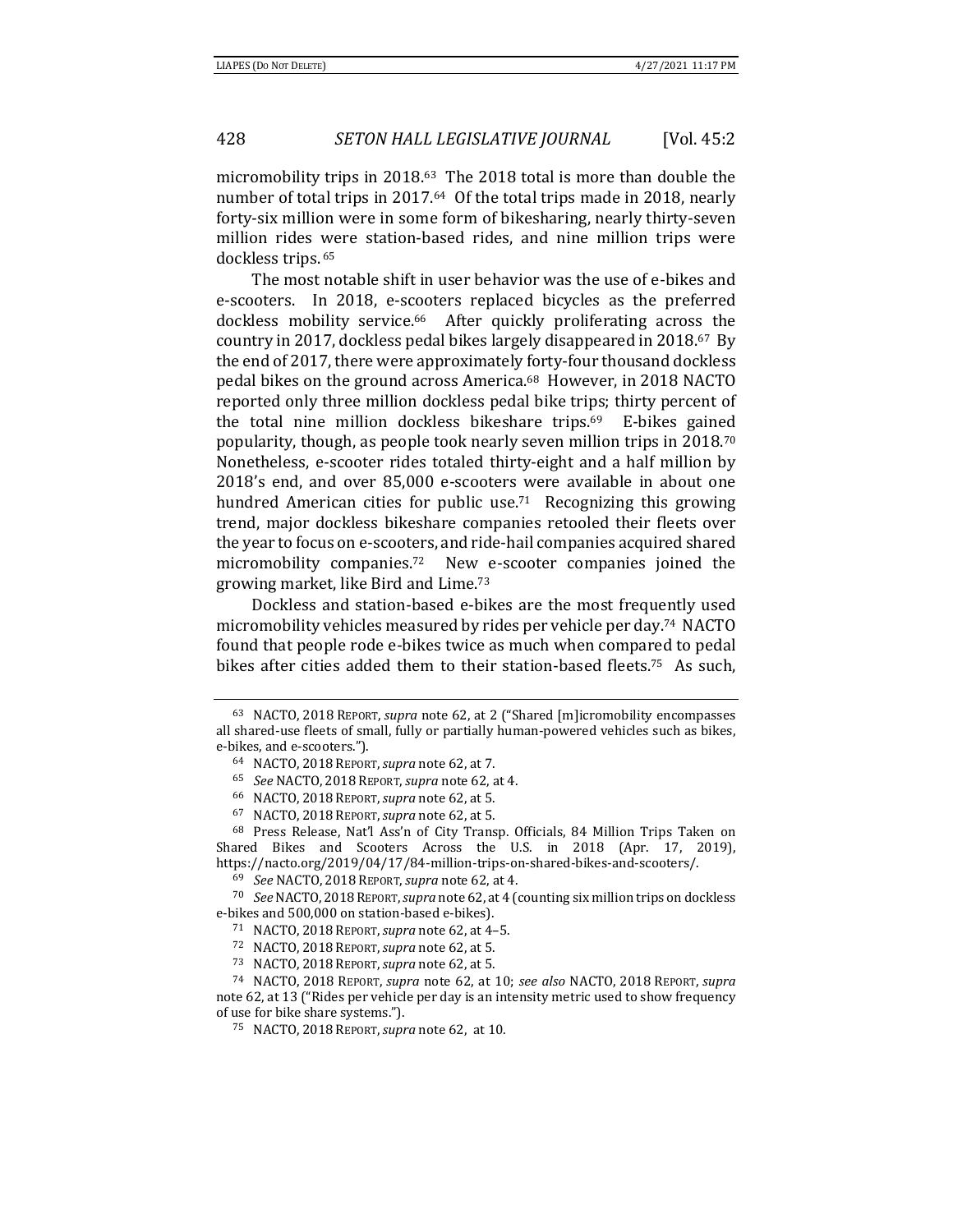bikeshare companies are now increasing the number of e-bikes in their fleets to meet the new demand for e-bikes.76

Large urban cities such as Santa Monica, California, and Austin, Texas, have recently adopted e-scooters systems.77 Companies continue to expand their presence in new markets across the country rapidly.78 In a three month period in 2018, companies launched about twenty-six scooter sharing pilot programs in American cities.79 Despite this rapid expansion, a major issue is many state motor vehicle codes do not define e-scooters, e-bikes, or their permitted uses.<sup>80</sup> This creates a "legal gray area" that complicates vendors' expansion efforts into new cities as well as travelers' lawful use of e-scooters and bikes.<sup>81</sup> Companies are now lobbying states to pass legislation that legalizes e-scooter and e-bike use on streets, highways, roadways and bicycle paths.82 Some states have not embraced this trend in micromobility.<sup>83</sup> Several states have proposed or passed legislation that prevent city management of their own street activity through preemption.84 As of January 2019, twentysix state legislatures introduced over forty-four e-scooter bills.<sup>85</sup>

### E. NEW JERSEY'S CURRENT STANCE

On May 13, 2019, New Jersey Governor Phil Murphy signed legislation governing the use of low-speed e-scooters and e-bikes.<sup>86</sup> This new legislation clarifies New Jersey's laws regarding e-bikes and creates new regulations for e-scooters.87 In an effort to support New

<sup>76</sup> NACTO, 2018 REPORT,*supra* note 62, at 10.

<sup>&</sup>lt;sup>77</sup> NACTO, 2018 REPORT, *supra* note 62, at 5.<br>
<sup>78</sup> See NACTO, 2018 REPORT, *supra* note 62, at 5.<br>
<sup>79</sup> NACTO, 2018 REPORT, *supra* note 62, at 5.<br>
<sup>80</sup> NACTO, 2018 REPORT, *supra* note 62, at 14.<br>
<sup>81</sup> NACTO, 2018 REP 102-03 for how New Jersey defines streets, highways, roadways, bicycle paths and sidewalks. 83 NACTO, <sup>2018</sup> REPORT,*supra* note 62, at 14. 84 NACTO, <sup>2018</sup> REPORT,*supra* note 62. at 14.

<sup>85</sup> NACTO, <sup>2018</sup> REPORT,*supra* note 62. at 14. 86 Press Release, Office of the Governor, *Governor Murphy Signs Legislation Permitting Operation of Low Speed E‐Bikes and Motorized Scooters* (May 13, 2019) (on file with the author) ("Primary sponsors of the bill were Senator Linda Greenstein, Senator Shirley Turner, Assemblyman Raj Mukherji, and Assemblyman Jamel Holley."); *see generally* S. No. 731, 218th Leg., 2nd Reg. Sess. (N.J. 2019) ("An Act concerning lowspeed electric bicycles and low-speed electric scooters, amending R.S.39:1-1, and supplementing Title 39 of the Revised Statutes.").

<sup>87</sup> *New Law Legalizes E‐Bikes and E‐Scooters in New Jersey*, N.J. BICYCLE & PEDESTRIAN RESOURCE CTR. (May 15, 2019) [hereinafter *New Law Legalizes E‐Bikes*], http://njbikeped.org/new-law-legalized-e-bikes-and-e-scooters-in-new-jersey/.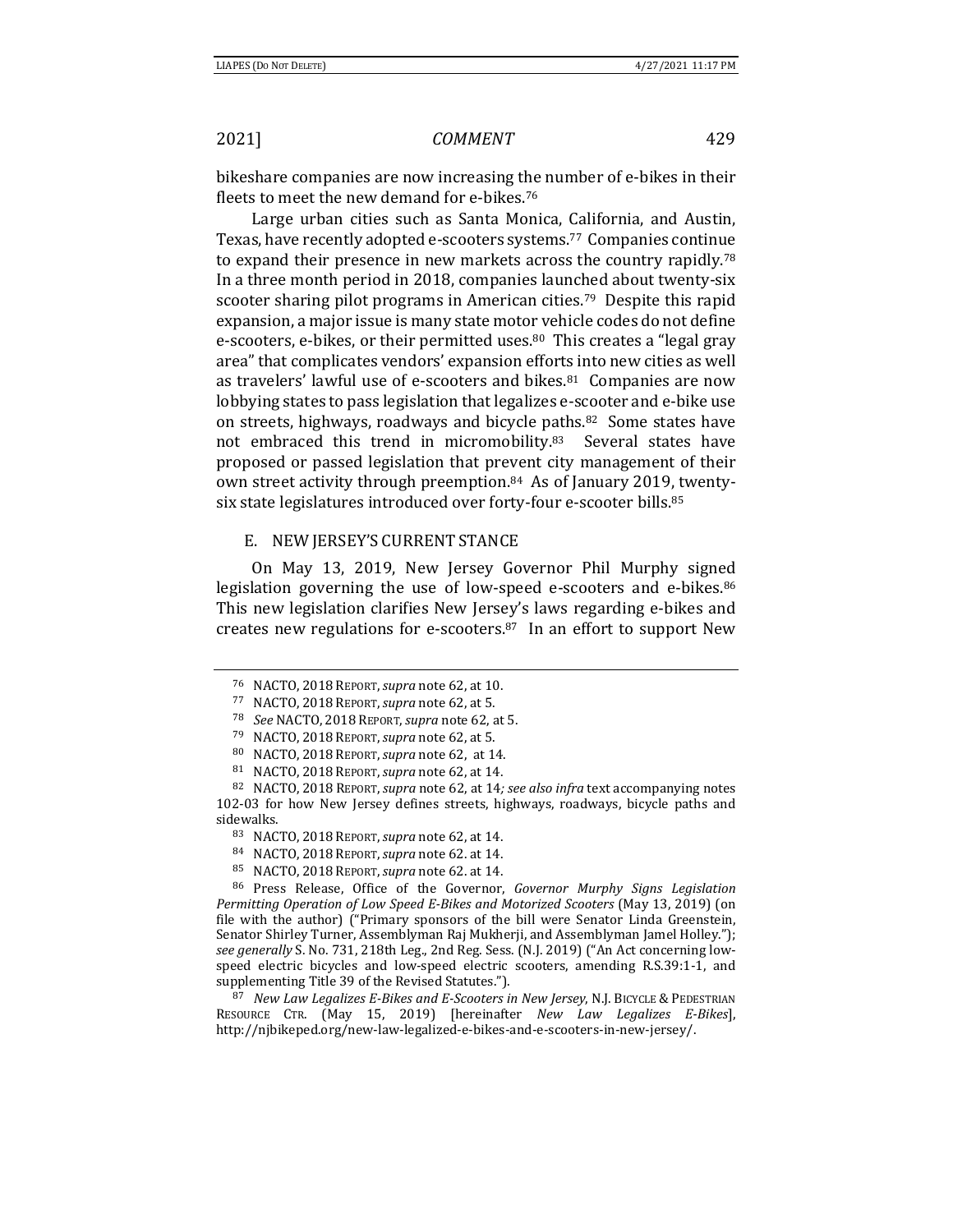Jersey's innovation economy, this legislation encourages renting escooters and e-bikes for short-distance trips, which allows people to reach their destinations without a car.88

Prior to amending Title 39, New Jersey classified e-bikes as motorized bicycles and required registration with the Motor Vehicle Commission ("MVC").89 E-bikes existed in a "legal gray area" because the original law was drafted for gas-powered vehicles; the MVC would not register e-bikes.90

After May 13, 2019, "[l]ow-speed electric bicycle," or a dockless Lime e-scooter, for example, was added and defined in Title 39.91 The amended statute reads as follows:

a two or three-wheeled vehicle with fully operable pedals and an electric motor of less than 750 watts, that meets the requirements of one of the following classifications: "class 1 low-speed electric bicycle" which means a low-speed electric bicycle equipped with a motor that provides assistance only when the rider is pedaling, and that ceases to provide assistance when the bicycle reaches the speed of 20 miles per hour; or "class 2 low-speed electric bicycle" which means a low-speed electric bicycle equipped with a motor that may be used exclusively to propel the bicycle, and that is not capable of providing assistance when the bicycle reaches the speed of 20 miles per hour.92

The law also expanded the definition of motorized bikes, such as Delfast's Top 2.0 electric bike, to help distinguish low-speed e-bikes as their own class.93 The amended statute redefined "Motorized bicycle" as:

a pedal bicycle having . . . an electric motor that is capable of propelling the bicycle *in excess of 20 miles per hour* with a maximum motor-powered speed of no more than 28 miles per hour on a flat surface. This term *shall not* include a low-speed electric bicycle or low-speed electric scooter as defined in this section.94

Before Governor Murphy signed the bill, all motorized scooters, such as segways, were prohibited on public streets, except for mobility

<sup>88</sup> Press Release, Office of the Governor, *supra* note 86; *see generally New Law* Legalizes E-Bikes, supra note 87.<br>
<sup>89</sup> New Law Legalizes E-Bikes, supra note 87.<br>
<sup>90</sup> New Law Legalizes E-Bikes, supra note 87.<br>
<sup>91</sup> New Law Legalizes E-Bikes, supra note 87.<br>
<sup>92</sup> N.J. STAT. ANN. § 39:1-1 (2019).<br>
<sup>93</sup>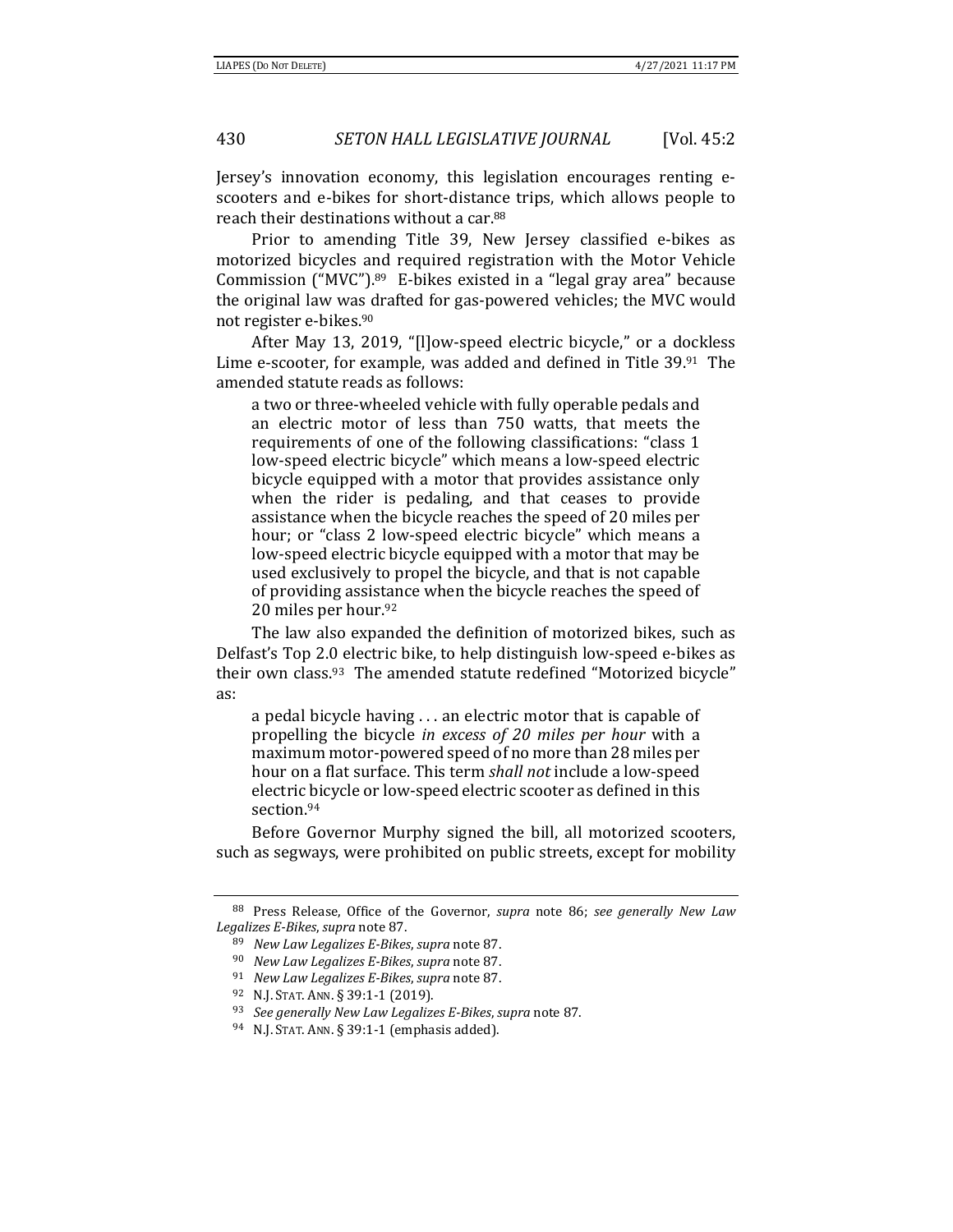scooters to assist the disabled.<sup>95</sup> However, the new law added another new vehicle type to Title 39 classified as "low-speed electric scooters."96 The amended statute now defines a "low-speed electric scooter" as "a scooter with a floorboard that can be stood upon by the operator, with handlebars, and an electric motor that is capable of propelling the device with or without human propulsion at a maximum speed of less than 19 miles per hour."97 Similar to the new motorized bicycle definition, the amended definition for motorized scooters expressly excludes lowspeed e-bikes and e-scooters.98

The new law also supplemented these new definitions by adding a new section to Title 39, which governs the use of low-speed electric bikes and scooters.<sup>99</sup> Operators of these now-legal low-speed electric vehicles must follow the same laws applicable to non-motor-assisted pedal bicycle riders.100 For example, users are not required to register low-speed electric bikes or scooters with the MVC, "furnish proof of insurance, or have a driver's license."101 The new section now permits riding low-speed electric bikes and scooters "on the streets,<sup>102</sup> highways,<sup>103</sup> roadways,<sup>104</sup> and bicycle paths of [New Jersey] ... and may be parked on a sidewalk provided that the [vehicle] does not impede the normal movement of pedestrian or other traffic upon the sidewalk."105

age or illness.").<br>
96 *New Law Legalizes E-Bikes, supra* note 87.<br>
97 N.J. STAT. ANN. § 39:1-1.<br>
98 *Id.* (excluding low-speed e-scooters and e-bikes within the definitions of "motorcycle" and "motor vehicle").

<sup>95</sup> *New Law Legalizes E‐Bikes*, *supra* note 87; *see also* A. 1810, 218th Leg., (N.J. 2018) (enacted) ("'Motorized scooter' means . . . scooters, mini-scooters, sport scooters . . . . This term shall not include: electric personal assistive mobility devices, . . . motorized wheelchairs, mobility scooters or similar mobility assisting devices used by persons with physical disabilities, or persons whose ambulatory mobility has been impaired by

<sup>&</sup>lt;sup>99</sup> See N.J. STAT. ANN. § 39:4-14.16 (2019).<br><sup>100</sup> New Law Legalizes E-Bikes, supra note 87; see also § 39:4-14.16(g) ("Except as otherwise provided by this section, all statutes, . . . rules, and regulations applicable to bicycles . . . shall apply to low-speed [e-bikes and e-scooters], except those provisions which by their very nature have no application to low-speed [e-bikes and e-scooters].").<br><sup>101</sup> § 39:4-14.16(f).<br><sup>102</sup> New Jersey defines "street" the same as highway. *See infra* text accompanying note

<sup>103</sup> for the definition of highway.

<sup>103</sup> New Jersey defines "highway" as "the entire width between the boundary lines of every way publicly maintained when any part thereof is open to the use of the public for purposes of vehicular travel." N.J. STAT. ANN.  $\S 39:1$ -1 (2019).<br><sup>104</sup> New Jersey defines "roadway" as the "portion of a highway improved, designed,

or ordinarily used for vehicular travel, exclusive of the berm or shoulder." N.J. STAT. ANN. § 39:1-1.

<sup>105 § 39:4-14.16(</sup>a).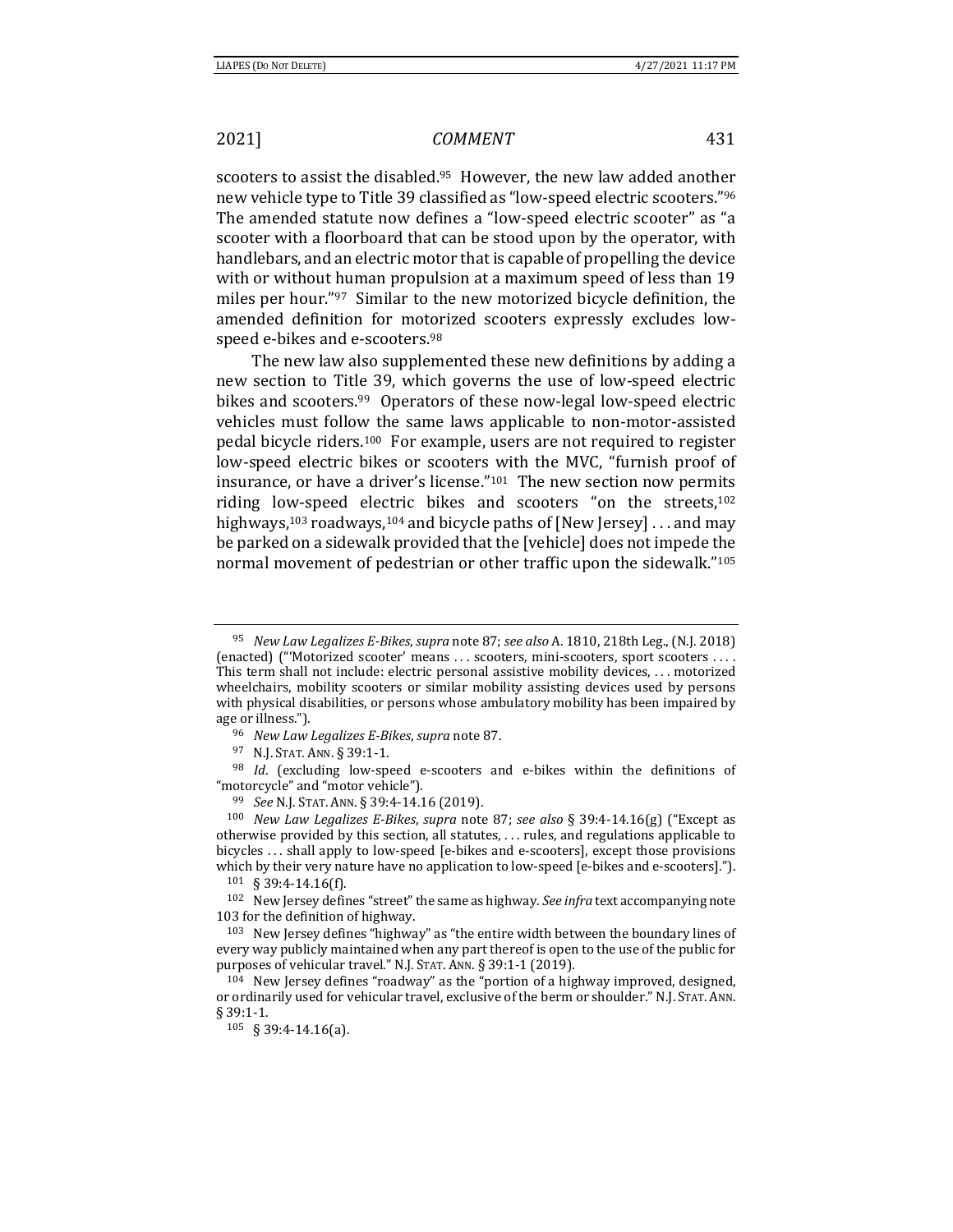Riders must also follow normal traffic laws as applied to motor vehicles, such as obeying traffic signs and following the flow of traffic.106

Furthermore, it is important to note the deference this state law gives to local governments. When the bill was first proposed in 2018, sidewalks were included in the list of areas where riders could operate low-speed electric bicycles and scooters.<sup>107</sup> However, the bill was redrafted and replaced "sidewalks"108 with "roadways."109 Sidewalks were ultimately omitted from the areas where the State expressly permits riding low-speed e-bikes and e-scooters.110 Instead, New Jersey deferred to municipalities to govern operations on their local sidewalks and trails.111 More broadly, local governments retain the ability to prohibit low-speed e-bikes and e-scooters within their jurisdiction under the new law, despite their state-wide legalization.112 As for motorized bicycles, the state prohibits their use on public and interstate highways divided by a median or with a speed limit of fifty miles per hour or higher.<sup>113</sup> Motorized scooter use is categorically prohibited "upon any public street, highway or sidewalk[,]" except for operators with a mobility-related disability authorized by law.<sup>114</sup>

Shortly after Governor Murphy legalized e-scooters and e-bikes in New Jersey, the City of Hoboken launched New Jersey's first e-scooter sharing program.115 Hoboken residents and tourists tested Lime's standing scooters, and Ojo's moped-style e-scooters during a six-month

<sup>106 § 39:4-14.16(</sup>g)-(h) ("A low-speed electric bicycle or low-speed electric scooter shall be considered a motor vehicle to the extent required by 23 U.S.C. § 154."). 107 *See* A. 1810, 218th Leg., (N.J. 2018) (enacted) ("A low-speed electric bicycle, as

defined in R.S.39:1-1, may be operated on the streets, highways, sidewalks, and bicycle paths of this State.").

<sup>108</sup> New Jersey defines "sidewalk" as "that portion of a highway intended for the use of pedestrians, between the curb line or the lateral line of a shoulder, or if none, the lateral line of the roadway and the adjacent right-of-way line." *Compare* § 39:1-1 (defining sidewalk) *with supra* text accompanying note 104 (defining roadway). 109 *Compare* A. 1810, 218th Leg., (N.J. 2018) (enacted) (including sidewalks and

omitting roadways) with § 39:4-14.16(a) (omitting sidewalks and including roadways).<br><sup>110</sup> See § 39:4-14.16(a).<br><sup>111</sup> New Law Legalizes E-Bikes, supra note 87; see, e.g., § 39:4-14.16(e).<br><sup>112</sup> See § 39:4-14.16(d) ("A low

may be operated on bicycle paths, except that a local government entity or State agency may prohibit the operation of low-speed electric bicycles or low-speed electric scooters on bicycle paths under its jurisdiction.").

<sup>113</sup> *See* N.J. STAT. ANN. § 39:4-14.3(a) (2003). 114 *See* N.J. STAT. ANN. § 39:4-14.12(a) (2007).

<sup>115</sup> *New Jersey's First E‐Scooter Pilot Kicks Off With Lime Launch in Hoboken*, LIME (May 21, 2019), http://v1.li.me/second-street/new-jersey-first-e-scooter-pilot-lime-launchhoboken.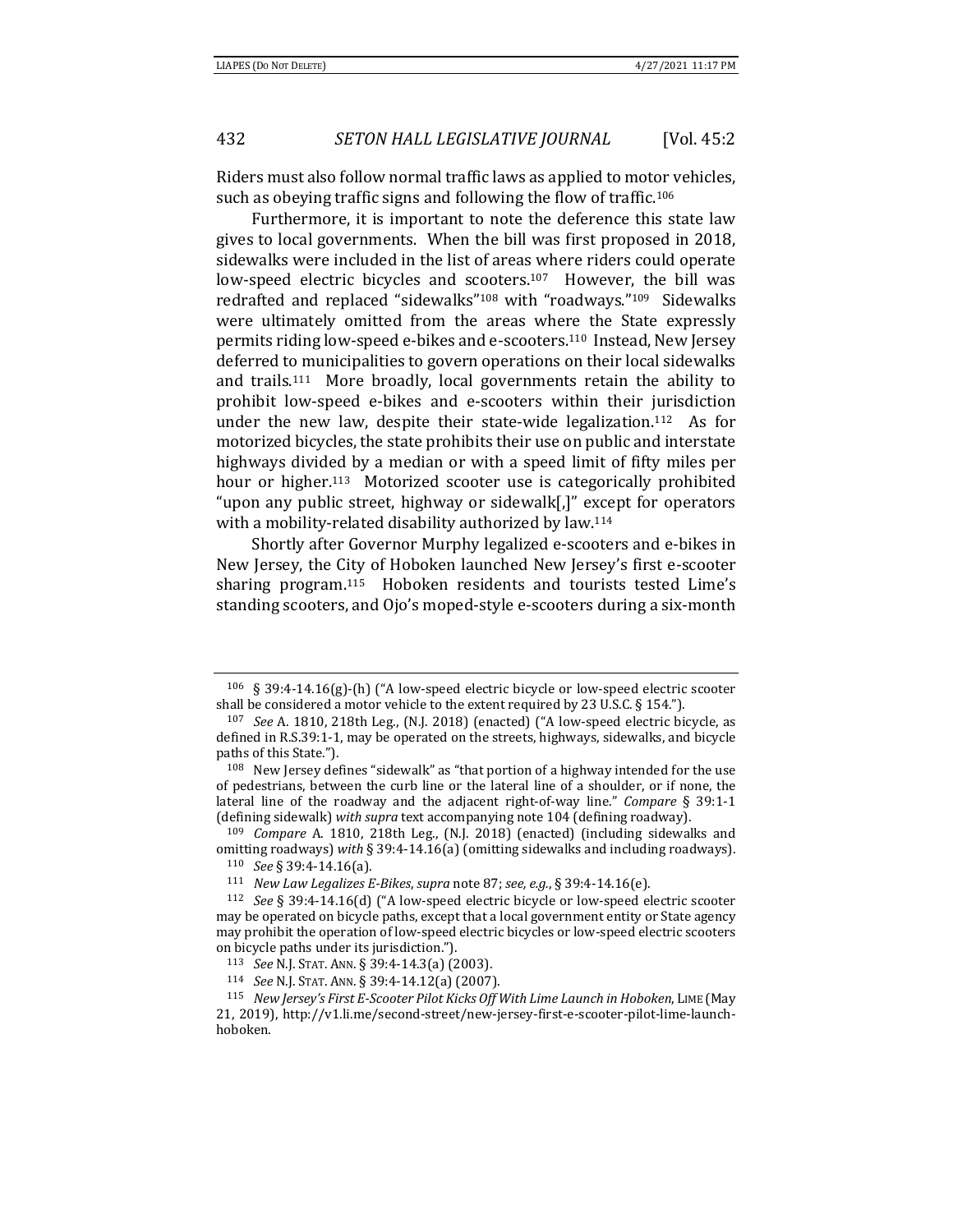pilot program ran from May through November 2019.116 Metuchen, New Jersey quickly followed Hoboken and became the first New Jersey town to pilot an e-bike sharing program, provided by Lime as well.<sup>117</sup> In August 2019, Asbury Park, New Jersey, partnered with Zagster to pilot New Jersey's second e-scooter sharing program.118 Jersey City adopted ordinances legalizing and regulating e-scooters in August 2019; however, the city has yet to enter into a contract with a vendor.<sup>119</sup> New Brunswick has recently partnered with Veo to provide e-scooter sharing throughout the city, including Rutgers University, after adopting similar legislation in late October 2019.120 Unlike these northern New Jersey cities, some southern municipalities like Atlantic City and Ocean City remain hesitant to welcome e-bike and e-scooter programs into their jurisdictions.<sup>121</sup>

# **III. PROACTIVE GOVERNMENT THINKING**

Local governments are playing catch-up as sharing programs grow in popularity.122 Municipalities reactively pass new regulations and evaluate their effectiveness on the fly because cities "have struggled to anticipate challenges and opportunities and to balance divergent

<sup>116</sup> *Electric Scooters*, HOBOKEN, N.J.: PARKING & TRANSP. (last visited Apr. 3, 2021), https://www.hobokennj.gov/resources/electric-scooters. 117 Katie Kausch, *Metuchen First NJ Town to Have <sup>E</sup>‐Bike Sharing Program*, EDISON-

METUCHEN, N.J. PATCH (May 16, 2019, 9:40 AM), https://patch.com/new-jersey/edisonmetuchen/metuchen-first-nj-town-have-e-bike-sharing-program.

<sup>118</sup> *See* Kendra Nelson, *Asbury Park Launches E‐Scooter Program*, N.J. BICYCLE & PED. RES. CTR. (Sept. 5, 2019), http://njbikeped.org/asbury-park-launches-e-scooterprogram/.

<sup>119</sup> Marilyn Baer, *Jersey City Adopts Electric Scooter Laws*, HUDSON REPORTER (Aug. 16, 2019), https://hudsonreporter.com/2019/08/16/jersey-city-adopts-electric-scooterlaws/; Brianna Kudisch, *E‐Scooters are Coming to Another N.J. Town and Cops Will be Patrolling on Them*, NJ.COM,(Oct. 29, 2019), https://www.nj.com/union/2019/10/limee-scooters-are-coming-to-another-nj-town-and-cops-will-be-among-those-ridingthem.html.

<sup>120</sup> *Electric‐Scooter Rental Program Arrives On The Streets Of New Brunswick*, WALKABLE PRINCETON (Sept. 3, 2020), https://walkableprinceton.com/2020/09/03/electric-scooter-rental-programarrives-on-the-streets-of-new-brunswick/; Chuck O'Donnell, *New Brunswick Exploring Electric Scooter Sharing Program*, TAP INTO: HUB CITY HAPPENINGS (Oct. 26, 2019, 10:08 AM), https://www.tapinto.net/towns/franklin-township/sections/hub-city-<br>happenings/articles/new-brunswick-exploring-electric-scooter-sharing-program-6.

<sup>&</sup>lt;sup>121</sup> Colt Shaw, Asbury Park Embraces E-Scooters After New Law. Could the Rest of the *Shore Follow Suit?*, PRESS OF ATLANTIC CITY (Aug. 13, 2019), https://www.pressofatlanticcity.com/news/local/asbury-park-embraces-e-scootersafter-new-law-could-the/article\_e8ee22f3-557c-5d6a-a6be-eb01dbaee3f5.html. 122 PARZEN, *supra* note 24, at 30.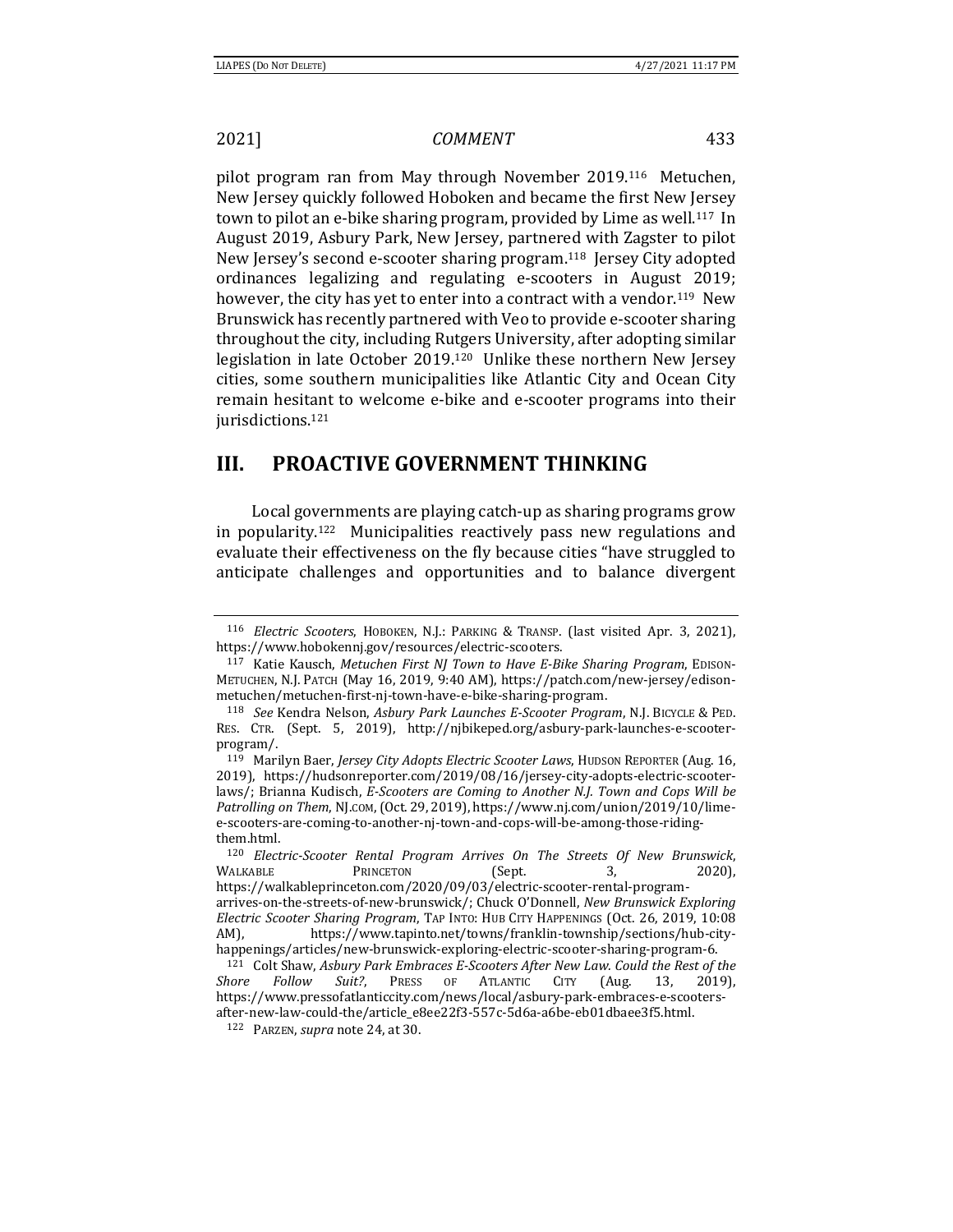goals[.]"123 For example, Hoboken quickly brought in Lime scooters in hopes of reducing traffic and parking congestion, but there have been challenges enforcing safe and responsible riding.124 Like with all new disruptive business models and technologies, there are challenges to mainstreaming dockless e-scooter and e-bikesharing.125

Prior to addressing issues within transportation networks by implementing e-scooters, local governments need insight into the impacts these modern modes of travel have on public infrastructure.126 Several cities across the country, including Hoboken, New Jersey, have gathered data from their completed pilot programs and published their findings.127 Policymakers can use these pioneer cities as examples when planning for dockless electric micromobility in their jurisdictions.128 Public and private agencies also publish policy guidelines and reports for local governments to reference.129

Although before-and-after studies on the impacts of dockless escooter and e-bikesharing are limited, emerging empirical evidence suggests an interdependent synergy between these dockless modes of shared micromobility and various facets of urban planning.130 "At its core, [municipal] planning is the process of managing land use, urban design, and infrastructure to protect the environment, enhance livability, and guide future growth."131 E-scooter and e-bikesharing programs impact various facets of city planning like land use, zoning, and infrastructure.132 Understanding the roles and impacts of dockless e-bike and scooter sharing can help planners leverage the benefits and subdue the concerns to achieve long-term planning and policy goals.<sup>133</sup>

<sup>&</sup>lt;sup>123</sup> PARZEN, supra note 24, at 30.<br><sup>124</sup> See generally Let's Take a Quick Look at Hoboken After 24 Hours of E-Scooters, HMAG (May 21, 2019), http://hmag.com/lets-take-quick-look-hoboken-24-hours-e-scooters/.

<sup>125</sup> ZOHDY, *supra* note 7, at 61. 126 COHEN, *supra* note 18, at 23. 127 *See, e.g.*, CITY OF HOBOKEN, HOBOKEN SHARED E-SCOOTER PROGRAM END-OF-PILOT SURVEY (2019), https://assets.website-

files.com/58407e2ebca0e34c30a2d39c/5dd570e833006067e38907ca\_escooter%20survey.pdf; BALT. CITY DEP'T OF TRANSP., CITY OF BALTIMORE, DOCKLESS VEHICLE PILOT PROGRAM EVALUATION REPORT (2019), https://transportation.baltimorecity.gov/sites/default/files/Pilot%20evaluation%20r eport%20FINAL.pdf.

<sup>128</sup> *See* PARZEN, *supra* note 24, at 33;*see also* BALT. CITY DEP'T OF TRANSP.,*supra* note 127 (exemplifying a pioneer city report that policy<br>makers can look to for guidance). <br> $^{129}$  See generally., ZOHDY, supra note 7, at 61.<br> $^{130}$  COHEN, supra note 18, at 4; SHAHEEN, supra note 5, at 3.<br> $^{131}$  COHEN, supra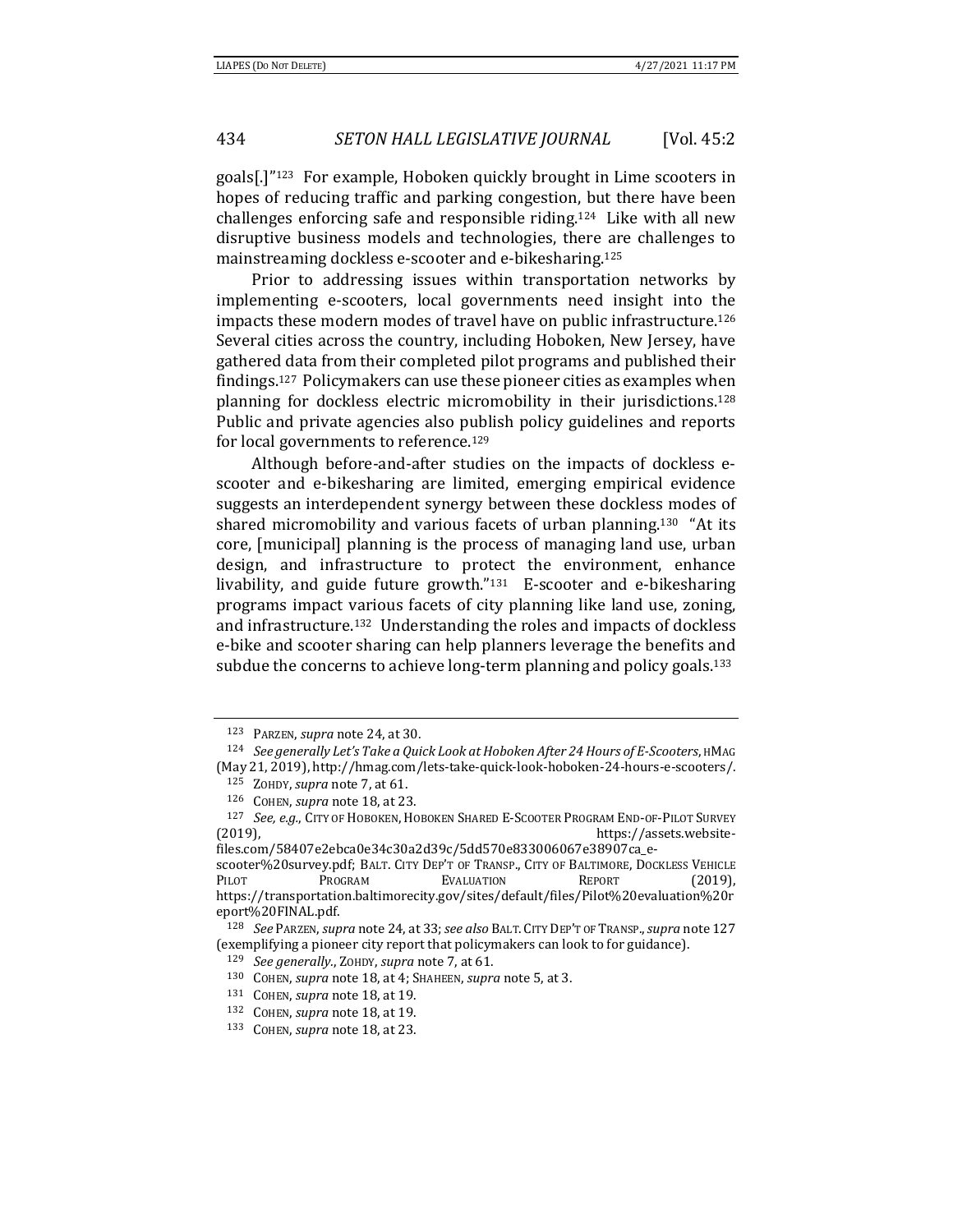American land-use planning post-World War II centered around the sprawling, single-use, low-density community design, particularly in the suburbs.134 These post-World War II principles "have been shown to inflict negative economic, health, and environmental impacts on communities."135 Increased awareness of these negative effects created an ideological shift in planning and development known as "New Urbanism."136 This approach to urban design means creating humanscaled communities, taking advantage of transit hubs, and combating the effects of separated land use and restrictive zoning such as excessive traffic, increased pollution, lack of accessibility, and reducing natural environments.137 New Urbanism principles can be incorporated at all levels of development and include walkability, mixed-use and diversity, mixed housing, quality urban design, traditional neighborhood structure, increased density, green transportation, and sustainability.138

Land use and transportation planning is a complex process that takes place at multiple levels of government.139 Throughout the different levels of governments are master plans—also known as comprehensive or general plans—that express a community's longterm goals and decision-making principles.140 To properly implement dockless micromobility, master plans must account for these sharing programs so zoning regulations can reflect the programs' presence in communities. For example, Seattle, Washington has a history of amending its comprehensive plan to incorporate "new technological innovations in transportation such as ... shared transportation options[.]"141 Seattle recently updated its comprehensive plan includes several policies related explicitly to shared mobility, like "[s]upport and plan for innovation in transportation options and shared mobility,  $\dots$ ,

<sup>134</sup> *What is New Urbanism*, CONGRESS FOR THE NEW URBANISM, https://www.cnu.org/resources/what-new-urbanism (last visited Apr. 3, 2021).

<sup>135</sup> *Id.*

<sup>136</sup> *Id.*

<sup>137</sup> *Id.*

<sup>138</sup> *Principles of Urbanism*, NEW URBANISM, http://www.newurbanism.org/newurbanism/principles.html (last visited Jan. 23, 2021).

<sup>139</sup> *See generally* ZOHDY, *supra* note 7, at 65. 140 *See* Gary D. Taylor, *The Purpose of the Comprehensive Land Use Plan*, CMTY. PLAN.& LAND USE CMTY. OF PRACTICE (July 25, 2019), https://communityplanning.extension.org/the-purpose-of-the-comprehensive-land-useplan/#:~:text=of%20a%20community.-

<sup>,</sup>The%20comprehensive%20plan%2C%20also%20known%20as%20a%20general%2

<sup>0</sup>plan%2C%20master,that%20affect%20the%20local%20government. 141 COHEN, *supra* note 18, at 58 (quoting CITY OF SEATTLE, DRAFT SEATTLE COMPREHENSIVE PLAN: TRANSPORTATION (2015), www.seattle.gov/dpd/cs/groups

<sup>/</sup>pan/@pan/documents/web\_informational/p2294962.pdf).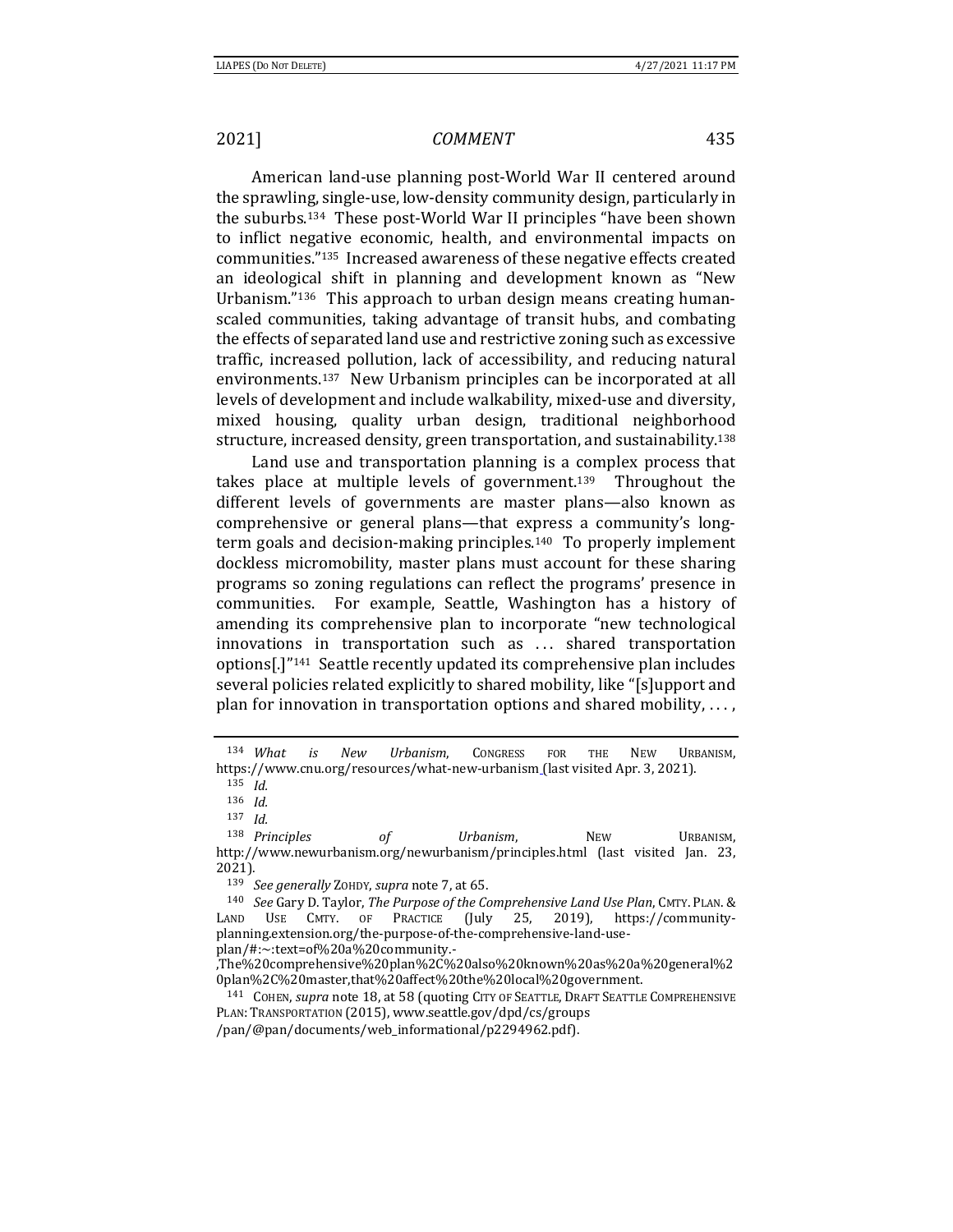that can increase travel options, enhance mobility, and provide first- and last-mile connections for people."142

By amending comprehensive plans and including dockless electric vehicle sharing in the planning process, local New Jersey governments can use zoning codes and local ordinances to regulate land development and allocate public rights-of-way.143 Concerning land use regulations, local governments can reduce the need for parking, incentivize parking substitutions, and permit greater floor-to-area ratios.144 New Urbanism is premised on rezoning communities to permit and grow mixed-use developments, increase population density, and promote efficient use of limited resources and space.<sup>145</sup> Ideally, most things should be within a ten-minute walk of home and work on pedestrian-friendly and car-free streets.146

Dockless e-scooter sharing promotes these New Urbanist ideals. Scooter and bikesharing work best in mixed-use neighborhoods and near transit hubs with high pedestrian traffic.147 These services provide an efficient "option for the first-and-last mile of a short-distance trip, providing a link for trips between home and public transit and/or transit stations and the workplace that are too far to walk, as well as a many-mile alternative."148 Instead of driving to avoid the inconvenience of the first-and-last mile dilemma, municipal residents can use a shared service only or use multiple modes to conveniently travel from one end of town to another at a reasonable price. People can also use these shared vehicles for reasons other than commuting. For example, tourists can use them recreationally to explore more in less time, or residents can use them to go purchase an item from a store on a moment's notice.

The New Jersey municipalities pioneering the use of e-bike and escooter services in the state have a diverse range of characteristics. On one end of the spectrum is Hoboken, one of the most "densely populated and transit-rich communities in the United States[.]"149 The city's partnership with Lime offered residents and tourists a convenient travel option for short distances that decrease traffic and parking

<sup>142</sup> CITY OF SEATTLE, SEATTLE COMPREHENSIVE PLAN 85 (2020), http://www.seattle.gov/Documents/Departments/OPCD/OngoingInitiatives/Seattles ComprehensivePlan/CouncilAdopted2020.pdf. 143 *See* ZOHDY, *supra* note 7, at 65-66. 144 ZOHDY, *supra* note 7, at 65-66.

<sup>&</sup>lt;sup>145</sup> Principles of Urbanism, supra note 138.<br><sup>146</sup> Principles of Urbanism, supra note 138.<br><sup>147</sup> PARZEN, supra note 24, at 19.<br><sup>148</sup> ZOHDY, supra note 7, at 25.<br><sup>149</sup> HOBOKEN, N.J.: PARKING & TRANSP., supra note 116.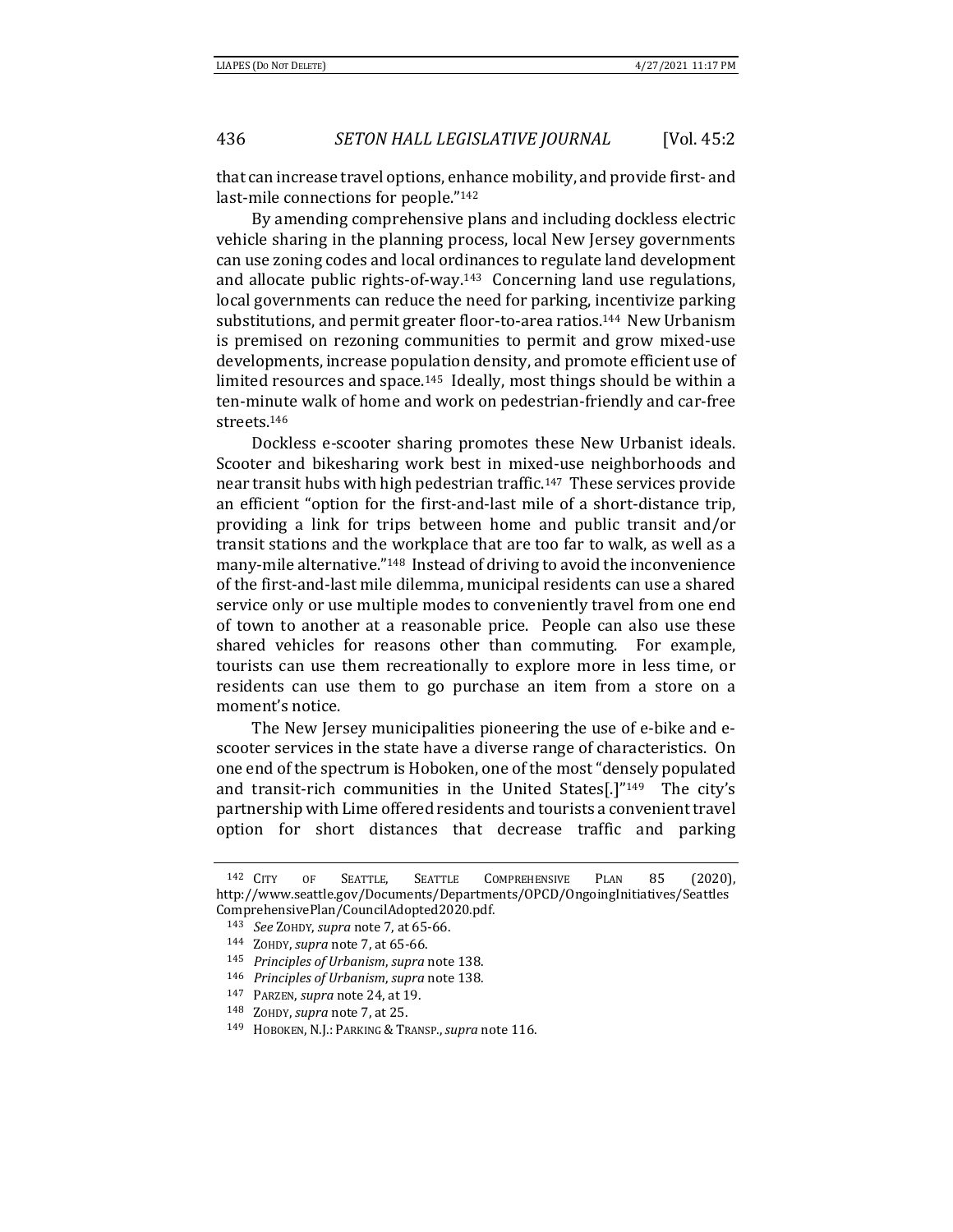congestion.150 Rather than take a car ride from one end of town to the other, one Lime ride can serve as a quicker and cheaper option.

Metuchen, on the other hand, is a suburban borough with less population density than cities like Hoboken and New Brunswick. However, Metuchen's city council found traffic congestion a growing problem.151 So, it partnered with Lime in 2018 to provide the town with dockless pedal bikes.152 After the partnership's success and the legalization of e-bikes in New Jersey, Lime incorporated e-bikes into Metuchen's fleet.153 Metuchen Mayor Jonathan Busch believes that if Lime's bikes take only "a few cars off the streets of Metuchen, then it would be seen by many as a positive initiative."154 As for Asbury Park's program, the city estimates its e-scooter program helped avoid approximately 5,056 car rides after only one month of use.155 By reducing automobile dependency and promoting New Urbanist principles, dockless electric micromobility can create new opportunities and challenges. For example, cities have encountered curb space management obstacles as mobility options increase. The term "curb space management" refers to planning, designing, operating, and maintaining transportation policy that enables safe, convenient, and multimodal curb access for all transportation users.156 A common dilemma is the public's rights-of-way and sidewalk safety.157 Riders tend to use higher-speed streets and sidewalks in the absence of protected infrastructure, such as bike paths.158 For example, when there is no designated bike lane on a roadway, riders drift towards the center of the road and avail themselves to ongoing car traffic. Alternatively, riders will occupy the center of sidewalks thus endangering pedestrians

<sup>150</sup> *See generally* CITY OF HOBOKEN, *supra* note 127 at 12-16 (reporting that car usage decreased when e-scooters were available).

<sup>151</sup> *See* Nick Muscavage, *Metuchen Welcomes LimeBike to the Borough*, MY CENTRAL JERSEY (June 8, 2018, 8:00 AM), https://www.mycentraljersey.com/story/news/local/middlesexcounty/2018/06/08/metuchen-limebike/680545002/.

<sup>152</sup> *Id.*

<sup>153</sup> Kausch, *supra* note 117.

<sup>154</sup> Muscavage, *supra* note 152.

<sup>155</sup> Steve Strunsky, *Here's Why it's Now Easier to Find Parking in Asbury*, NJ.COM (Oct. 6, 2019), https://www.nj.com/monmouth/2019/10/finding-parking-in-asbury-isgetting-easier-you-can-thank-e-scooters-for-that.html.

<sup>156</sup> SHAHEEN, *supra* note 5, at 1.

<sup>157</sup> SHAHEEN, *supra* note 5, at 6.

<sup>158</sup> *E.g.*, PORTLAND BUREAU OF TRANSP., CITY OF PORTLAND, 2018 E-SCOOTER FINDINGS REPORT 24 (2018), https://www.portlandoregon.gov/transportation/article/709719.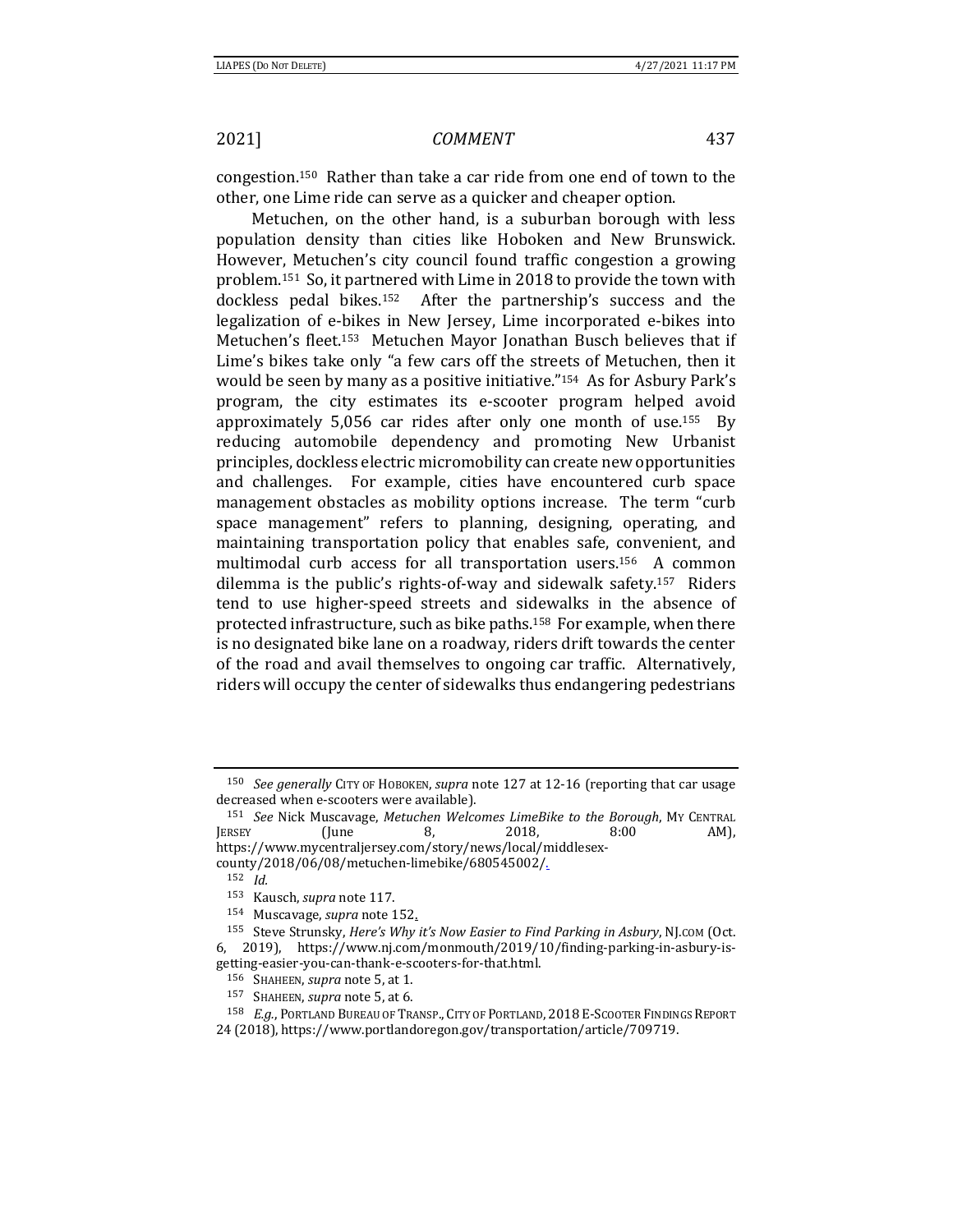using the sidewalk. When riders resort to using sidewalks, pedestrians report feeling less safe and improper parking increases.159

As mentioned earlier, Seattle is a model city for incorporating shared mobility policies into its comprehensive plans.160 The Seattle Department of Transportation designed curb space management guidelines to facilitate safe walking as a viable travel mode alone, as well as a facet of multi-modal mobility.161 The city classified sidewalks into three zones: the frontage zone;<sup>162</sup> the pedestrian clear zone;<sup>163</sup> and the landscape/furniture zone.164 Seattle restricts parking in the pedestrian clear zone and instructs users to park dockless bicycles in the landscaping/furniture zone or designated parking zones.<sup>165</sup>

Other cities across the country, including Hoboken, have implemented parking and driving restrictions on e-bikes and e-scooters similar to Seattle.<sup>166</sup> Cities are also strategically marking designated parking areas on streets and sidewalks for the dockless vehicles, so riders are aware of proper parking areas.167 In order to promote pedestrian safety and adequate parking, New Jersey municipalities must continue codifying local ordinances to govern dockless e-scootersharing and e-bikesharing.168

Personal-Transportation-Devices\_0.pdf.<br><sup>160</sup> See SHAHEEN, supra note 5, at 14.<br><sup>161</sup> SHAHEEN, supra note 5, at 14.<br><sup>162</sup> See SHAHEEN, supra note 5, at 14 ("The Frontage Zone is the area between the property line and pedestrian clear zone.").

<sup>163</sup> *See* SHAHEEN, *supra* note 5, at 14 ("The Pedestrian Clear Zone is the area of the sidewalk corridor that is specifically reserved for pedestrian travel."). 164 *See* SHAHEEN, *supra* note 5, at 14 ("The Landscape/Furniture Zone (including the

curb) is defined as the area between the roadway curb and the front edge of the pedestrian clear zone. This zone buffers pedestrians from the adjacent roadway and is the appropriate location for . . . public transit shelters, stops, and platforms[.]" Furniture in this zone refers to benches, trash cans, or bus stops.).

165 SHAHEEN, *supra* note 5, at 14.<br><sup>166</sup> *See, e.g.*, HOBOKEN, N.J.: PARKING & TRANSP., *supra* note 116 ("E-scooters must park at either bike racks or on the sidewalk in the furnishing zone (the area of the sidewalk closest to the curb that provides space for items such as bus shelters, benches, street trees, and utilities).").

<sup>167</sup> *See* HOBOKEN,N.J.: PARKING &TRANSP.,*supra* note 116 ("The City, in partnership with electric scooter operators, is gradually implementing designated scooter parking areas in the street or daylighting space at inbound legs of intersections. *Never park a scooter where it obstructs pedestrian access on sidewalks or at crosswalks*."). 168 *See* CITY OF ASBURY PARK, *Scooters*,

https://www.cityofasburypark.com/360/Scooters (last visited Jan. 31, 2021) ("The rules and regulations for electric scooters are defined in ordinance 2019-27, adopted by the Asbury Park City Council on July 10, 2019.").

<sup>159</sup> KEVIN FANG, ET AL., HOW AND WHERE SHOULD I RIDE THIS THING? "RULES OF THE ROAD" FOR PERSONAL **TRANSPORTATION** DEVICES 8 (2019), https://transweb.sjsu.edu/sites/default/files/1713-Fang-Agrawal-Hooper-Rules-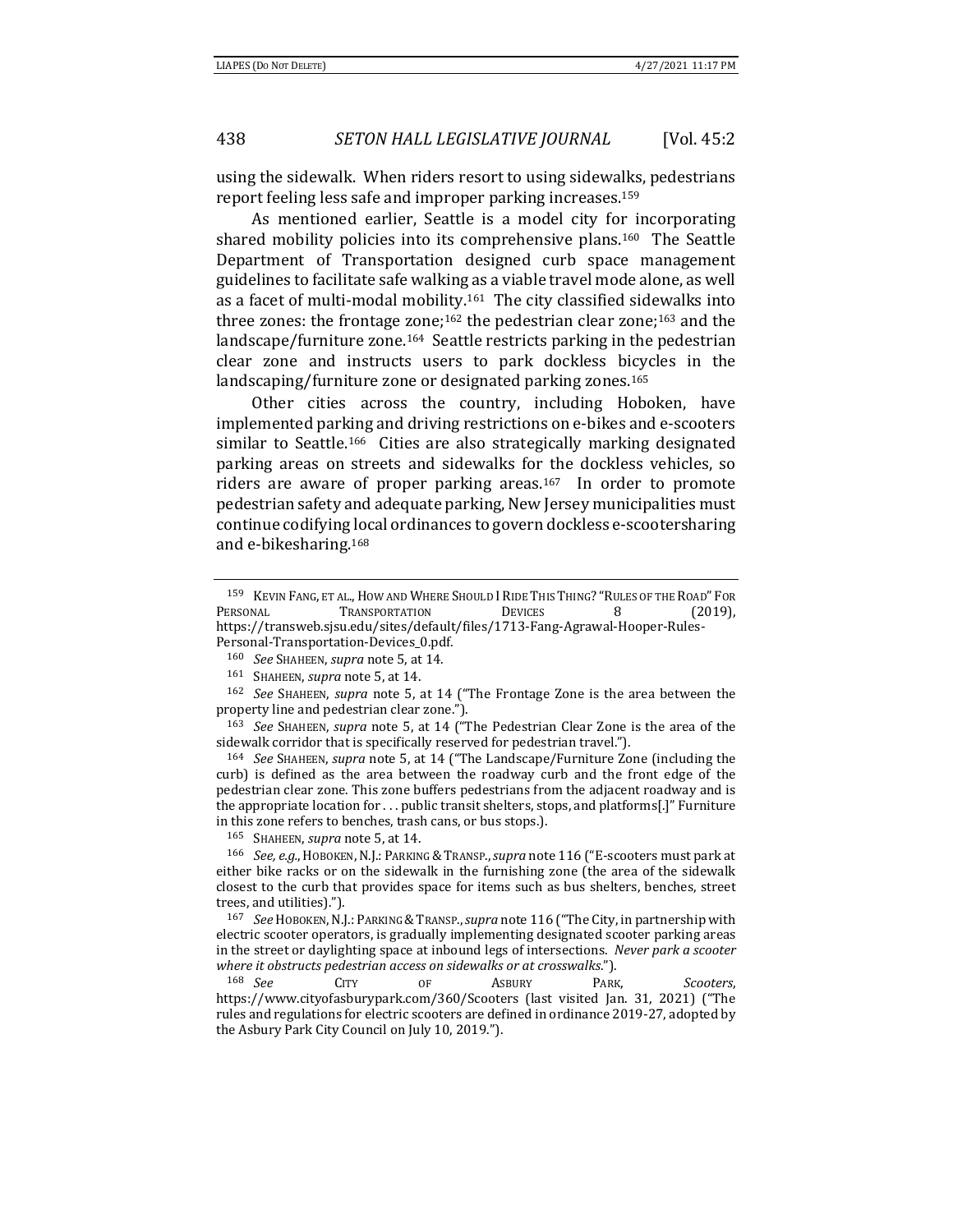Incorporating dockless e-scooters and e-bikes into comprehensive plans can also encourage integrating contemporary mobility options into public transit. Transportation planning based on revised comprehensive plans can serve long-term goals like parking and road decongestion, stimulating economic growth, and equitable usage of public resources. Transit-oriented development, a New Urbanism concept that emphasizes developing mixed-use land near existing or planned transit facilities, can resolve the first-and-last mile dilemma, while promoting connectivity in the long-term.<sup>169</sup>

Governor Murphy has discussed how New Jersey's "Economic Development Authority will team up with [New Jersey] Transit to develop and [redevelop] land around its major train stations across the state."170 Governor Murphy looked to New Brunswick as an example because of the recently developed 800,000 square feet surrounding its train station renovated into a transit-hub comprised of mixed-use residential, retail, and office buildings.171 New Brunswick recently partnered with Veo to conveniently connect visitors, students, and residents with its transit-hub.172

Dockless electric vehicle sharing offers many potential benefits. However, for cities to enjoy them, there must be an infrastructure to support these dockless programs. Municipalities can amend developer regulations and zoning ordinances to promote the development of a supportive infrastructure.<sup>173</sup> Local governments do not need to carry the burden themselves if officials collaborate with private developers to integrate dockless electric micromobility programs.174 Municipalities can encourage private developers to support long-term goals by reducing minimum parking requirements, incentivizing parking substitutions, and permitting structures with greater floor-to-area ratios.175

<sup>169</sup> *See* FAIR SHARE HOUSING CTR., *Transit‐Oriented Development*, http://fairsharehousing.org/advocacy/transit-oriented-development/ (last visited Apr. 2, 2021).

<sup>170</sup> Matt Arco, *Murphy wants 'transit hubs' at major N.J. rail stations. Here's his plans.*, NJ.COM (Oct. 1, 2019), https://www.nj.com/politics/2019/10/murphy-wants-transithubs-at-major-nj-rail-stations-heres-his-plan.html (explaining New Jersey will push development around stations in Newark, Trenton, Metro Park, Jersey City and Paterson). 171 *Id.* ("'Transit hubs have worked effectively and been an important part of the

economic model,' Paladino said. 'It can really change the tempo of that neighborhood.'").

<sup>172</sup> *See Electric‐Scooter Rental Program*, *supra* note 120. 173 COHEN, *supra* note 18, at 44-46. 174 *See* PARZEN, *supra* note 24, at 31.

<sup>175</sup> *See* ZOHDY, *supra* note 7, at 65-66.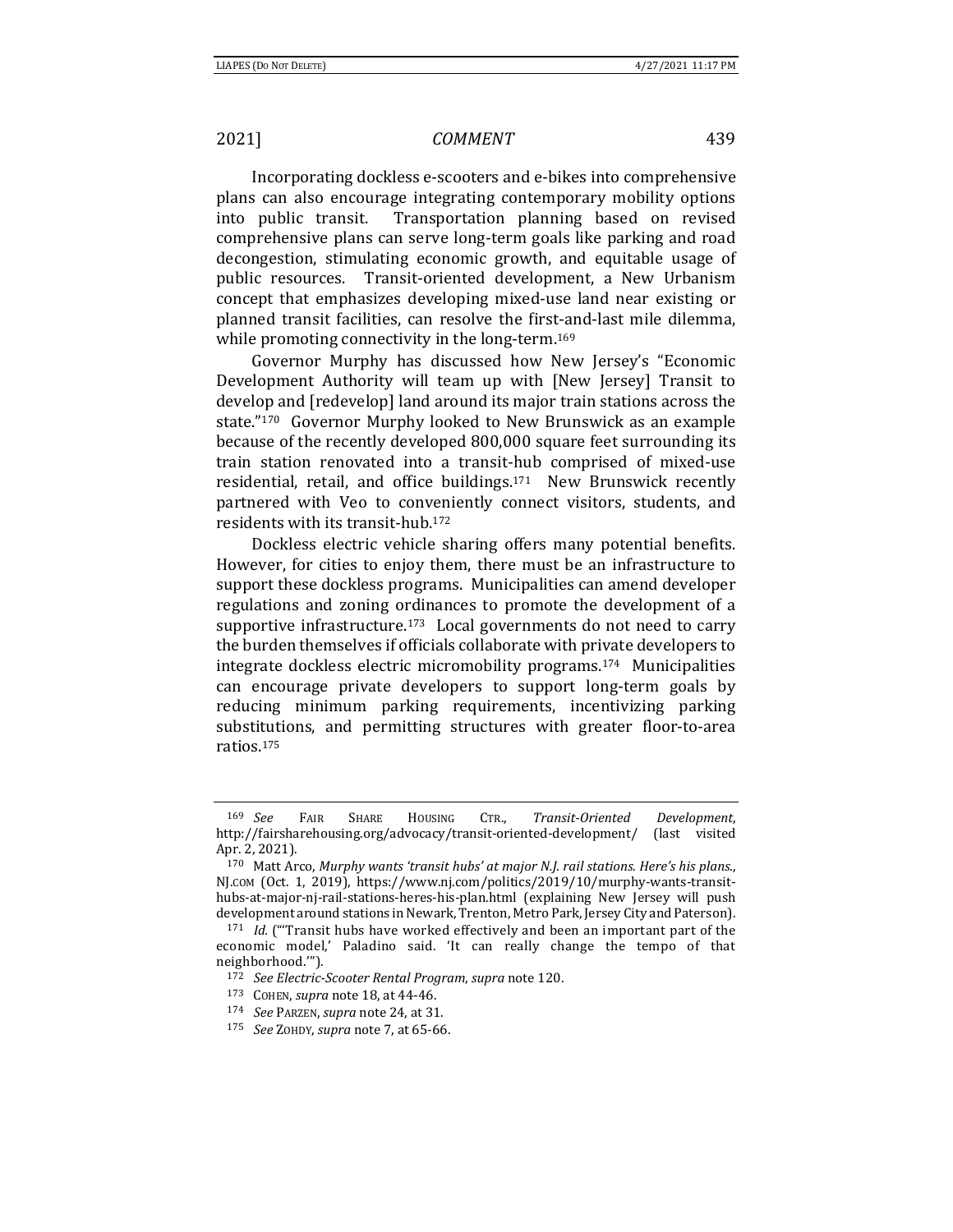Where regulations require developers include parking in their developments due to limited space for parking, reducing these parking mandates can deter individuals from relying on automobiles where dockless e-scooter programs exist. For example, Indianapolis, Indiana amended their zoning codes to reduce the required minimum parking for developers up to thirty-five percent.<sup>176</sup> Cities can also incentivize developers' participation by further reducing parking minimums and permitting building more densely on sites if developers offer parking substitutes or transportation demand management ("TDM") measures.177 Indianapolis offered various parking reduction incentives in its 2016 revised code, such as reducing the minimum "by two parking spaces for each electric-vehicle charging station provided" and reducing the minimum by a certain percentage based on the development's proximity to a public transit stop or center.178 Developers who incorporate TDM measures and ultimately develop more land can build other amenities that attract additional business opportunities.179 New Jersey municipalities looking to introduce dockless micromobility should amend their master plans and ordinances to incentivize development similar to Indianapolis.

Complete integration of these services also requires the protected infrastructure for safe use. Riders need suitable pathways and roads to use e-bikes and e-scooters safely. As mobility companies are eager to join communities, local governments can work with them to protect their residents. For example, when Spin, an e-scooter provider, "started its policy initiatives team, [it] met with community and government partners across the country to understand how the e-scooter boom could bolster the conversation around creating streets for people, not cars[.]"180 Spin quickly realized that cities are grappling with the same issue.181 Cities need "safe and reliable places to ride and the funds to build" them.182 These needs gave rise to Spin's Safe and Livable Streets initiative; it is "an initiative to fund people-centric streets in partnership with the communities where Spin operates."<sup>183</sup> Spin currently funds and invests in local projects to help kick-start communities' efforts

<sup>&</sup>lt;sup>176</sup> COHEN, supra note 18, at 46.<br>
<sup>177</sup> ZOHDY, supra note 7, at 65-66.<br>
<sup>178</sup> COHEN, supra note 18, at 46.<br>
<sup>179</sup> COHEN, supra note 18, at 46.<br>
<sup>179</sup> COHEN, supra note 18, at 46.<br>
<sup>180</sup> NABSA Communications, *Member Spo on Safe and Livable Streets*, N. AM. BIKESHARE ASS'N: MEMBER FEATURE (Aug. 28, 2019), https://nabsa.net/2019/08/28/spinspotlight/. 181 *Id.*

<sup>182</sup> *Id.*

<sup>183</sup> *Id.*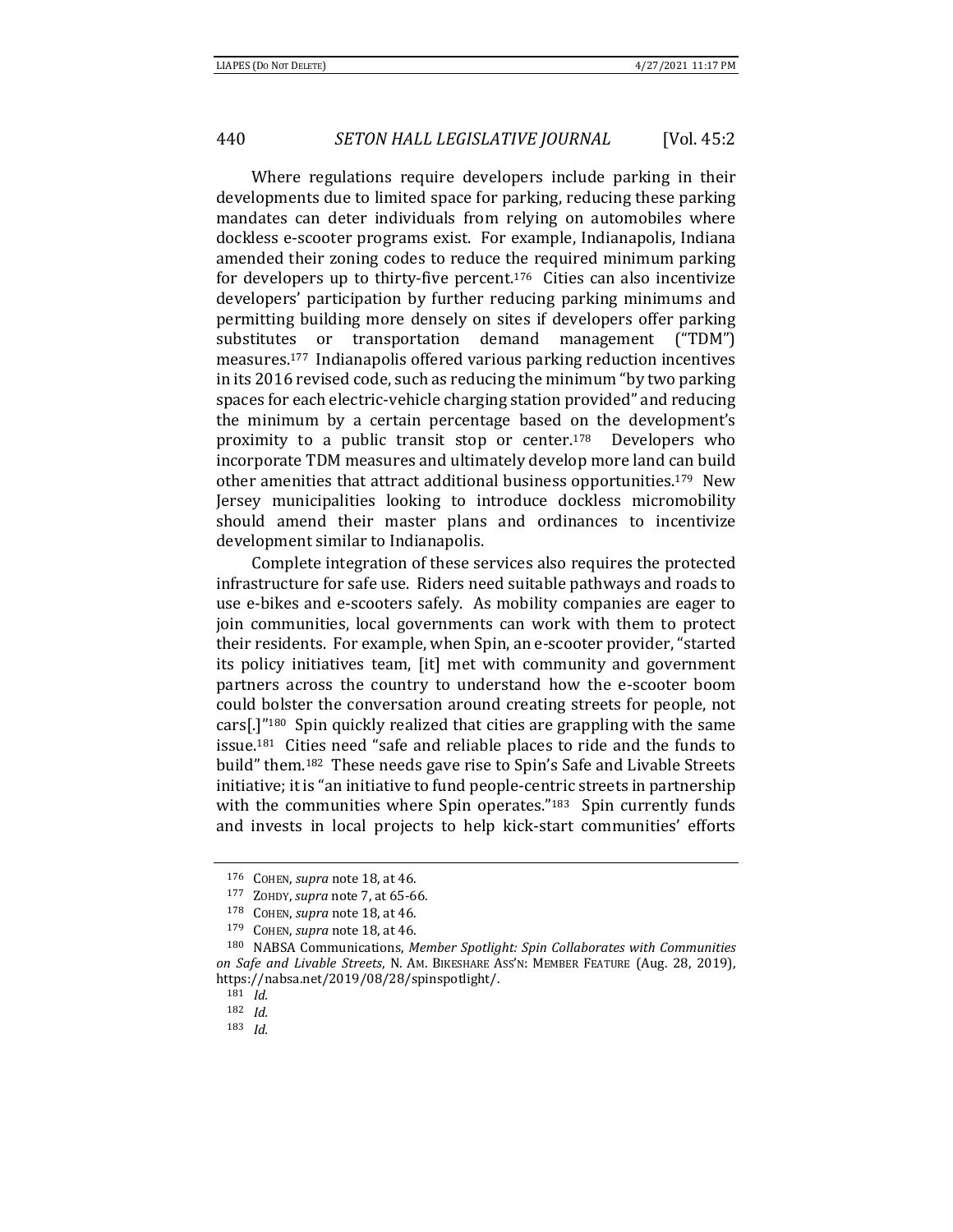towards this goal.184 Partnerships with service providers can help municipalities pay for the engineering and construction needed to properly implement these beneficial programs. With the resources to build an electric vehicle-friendly infrastructure, cities can reduce the chances of craniofacial injuries to riders caused by damaged roads or bike paths.

Dockless e-scooter and e-bikesharing can also aid economic development in the form of cost savings, creating new employment opportunities, and monetizing underused resources.185 Residents in both urban and suburban areas often lack access to a personal vehicle or efficient public transit, making even short trips a challenge. Dockless vehicles offer people affordable and convenient transportation connections to jobs, healthcare, recreational space, and everyday amenities.186 As a transportation alternative, these services can help eliminate car ownership and reduce household transportation costs,<sup>187</sup> especially since millennials are less likely to own a car compared to older generations.188 In Asbury Park, the transportation department reported fifty-four percent of trips were by people over the age of thirty, and thirty-three percent of riders said they would have driven their car absent the e-scooter program.189

E-scooter and e-bikesharing programs operate differently than other modern mobility services because the vehicles are retrieved every night and recharged.190 The fleet is then distributed throughout a city the next morning.191 Vendors employ individuals to collect, deploy, charge, maintain, address service requests, correct improper parking, and redistribute vehicles to ensure equitable user access.192 Companies hire a mix of independent contractors and regular employees to complete these tasks.193 Throughout the day, vendor employees distribute e-scooters throughout the city based on user data.<sup>194</sup> To

<sup>184</sup> *Id.*

<sup>&</sup>lt;sup>185</sup> COHEN, *supra* note 18, at 20.<br><sup>186</sup> BALT. CITY DEP'T OF TRANSP., *supra* note 128, at 10.<br><sup>187</sup> PARZEN, *supra* note 24, at 14.<br><sup>188</sup> *See* Steven E. Polzin, Xuehao Chu & Jodi Godfrey, *The Impact of Millennials Tra* Behavior on Future Personal Vehicle Travel, 5 ENERGY STRATEGY REV., 59 (2014).<br><sup>189</sup> Strunsky, *supra* note 155.<br><sup>190</sup> See Strunsky, *supra* note 155.<br><sup>191</sup> PORTLAND BUREAU OF TRANSP., *supra* note 158, at 9; Strunsky, *s* 

<sup>15, 17.</sup> 

<sup>193</sup> PORTLAND BUREAU OF TRANSP.,*supra* note 158, at 9. 194 PORTLAND BUREAU OF TRANSP., *supra* note 158, at 9 ("During Portland's four-month pilot for example, companies reported working with 1,533 independent contractors (primarily chargers) and paying \$643,000 in total wages to contractors.").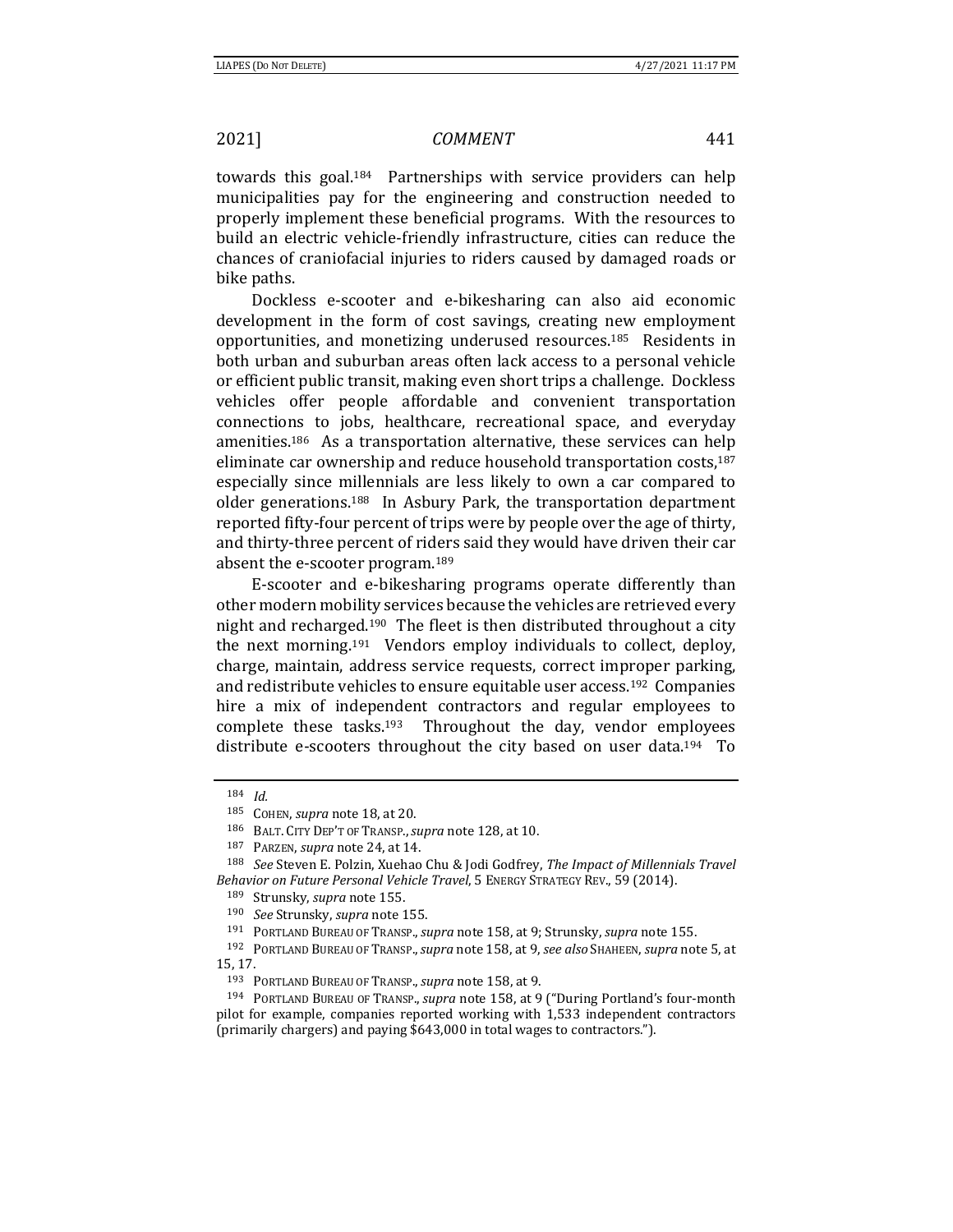create job opportunities and stimulate economic growth within communities, local governments should incentivize vendors to hire locally and only permit non-local hiring when all reasonable local hiring efforts have been exhausted.195 For example, in Chicago, Illinois, vendors are encouraged to "identify, train and employ local residents that have been historically disadvantaged in participating in the local economy."196 Asbury Park also maintains a local staff that carries similar responsibilities as mentioned above. 197

Permitting vendors to operate within municipalities can potentially serve as a revenue stream for local governments.198 Hoboken and Asbury Park have partnered with Lime and SPIN, respectively, effectively at no cost to taxpayers.199 Already seen as a beneficial service within the community, Asbury Park officials believe:

[T]he programs may soon become revenue generators, with Hoboken set to announce a renegotiated deal with its operator, Lime, that will pay the city 35 cents for each trip, a share that could mean six-figure revenues based on the nearly 500,000 e-rides its program has generated since its launch last spring.200

Equity considerations also arise when implementing dockless ebike and scooter sharing within communities.<sup>201</sup> On one hand, these services can significantly improve disadvantaged communities' quality of life.202 On the other hand, municipalities must ensure that everyone has equitable access to the sharing programs to fully realize the benefits the services have to offer.203 As discussed above, the vendors commonly maintain the vehicles that can serve as the method of transportation for the first-and-last mile.204 Economically depressed neighborhoods, often in urban areas, sometimes lack the public transit necessary to facilitate an efficient means of transportation in the absence of owning an automobile.205 These

- 
- 
- 
- 205 PARZEN *supra* note 24, at 24-25.

<sup>195</sup> NACTO, REGULATION GUIDELINES, *supra* note 21, at 24. 196 NACTO, REGULATION GUIDELINES, *supra* note 21, at 51 ("Vendors are encouraged to hire: (i) 75% of their staff from Chicago; and (ii) at least 30% of their staff from job training placement programs operating in Chicago.").

<sup>197</sup> Shaw, *supra* note 121. 198 *See* Strunsky, *supra* note 155.

<sup>&</sup>lt;sup>199</sup> Strunsky, *supra* note 155.<br>
<sup>200</sup> Strunsky, *supra* note 155.<br>
<sup>201</sup> *See* SHAHEEN, *supra* note 5, at 16-17.<br>
<sup>202</sup> ZOHDY, *supra* note 7, at 28.<br>
<sup>203</sup> SHAHEEN, *supra* note 5, at 21.<br>
<sup>204</sup> ZOHDY, *supra* note 7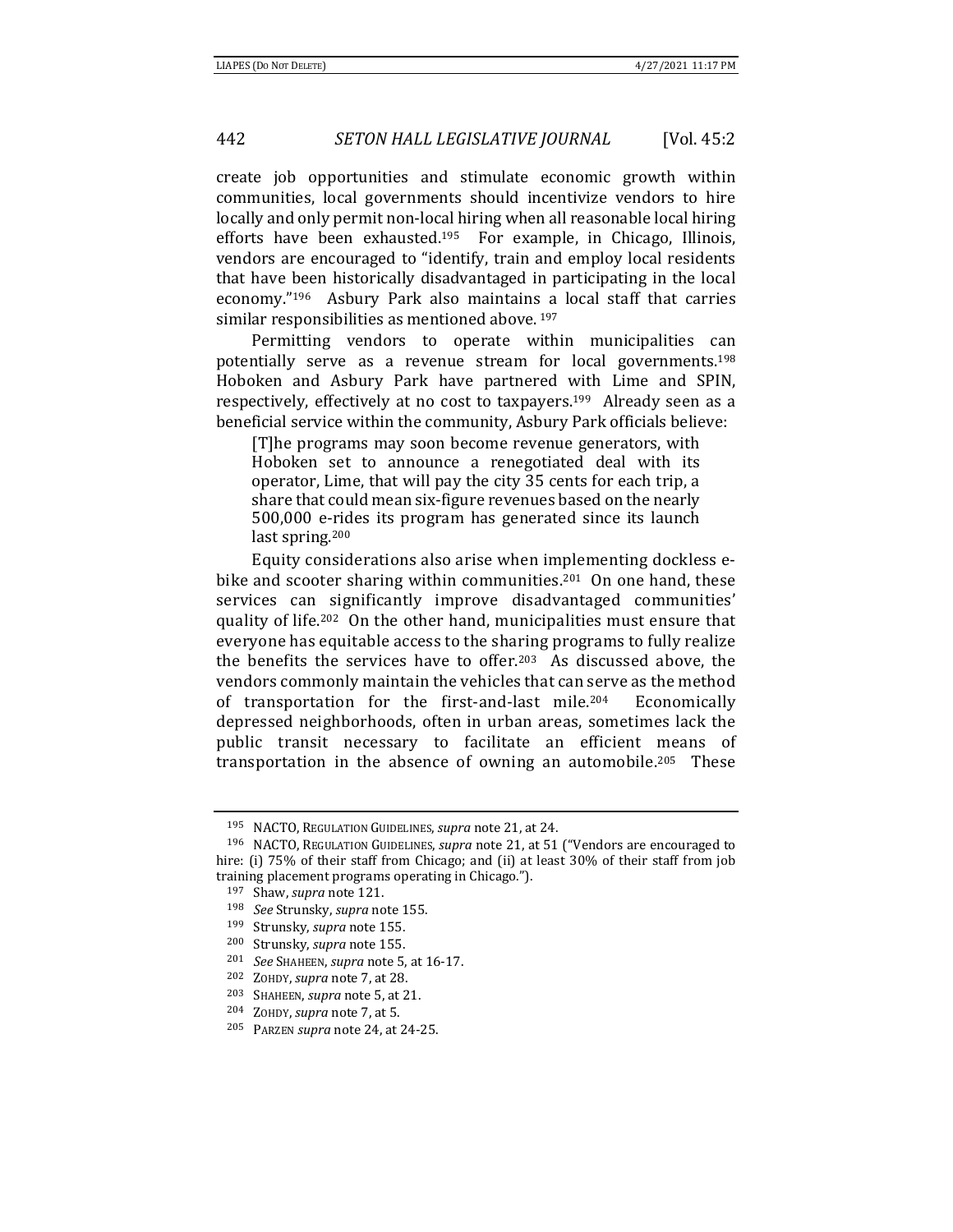dockless programs, however, can bridge the gap to offer a complete and efficient commute.

Furthermore, sharing programs connect people with recreational activities and public resources that lead to economic development.206 In the United States, land and water are subject to an ancient legal doctrine called the Public Trust Doctrine.<sup>207</sup> This doctrine, codified by New Jersey, preserves the public's right to access beaches and oceans, among other things.208 Asbury Park, a Monmouth County beach town, sees a significant increase in population during summer months.209 One of the priorities of Asbury Park's e-scooter "program is to free up much sought-after car parking during the busy" summers when an influx of tourists arrive to use local beaches because "the booming waterfront is Asbury's most congested and parking-starved area[.]"210 Asbury Park's Transportation Director, Mike Manzella, has stated that the e-scooters have provided people on the west side of town with "'a way to get to the beach and waterfront[.]'"211 First-month findings show that thirty-eight percent of riders in Asbury Park come from households with incomes totaling less than \$75,000, and seventeen percent are Hispanic or African-America.212 Manzella noted that these demographics typically "populate the west side and are often unable to take advantage of the ocean or other amenities several miles across town due to a lack of transportation."213 By implementing dockless micromobility programs, municipalities can advance the Public Trust Doctrine's purpose and promote equitable access to beaches and oceans for the public because parking and transportation are more convenient for more people. More

<sup>206</sup> *See* Strunsky, *supra* note 155. 207 N.J. DEP'T ENVTL. PROT., PUBLIC ACCESS IN NEW JERSEY: THE PUBLIC TRUST DOCTRINE AND PRACTICAL STEPS TO ENHANCE PUBLIC ACCESS 9 (2006),

https://www.state.nj.us/dep/cmp/access/public\_access\_handbook.pdf. 208 *See id.* ("[T]he state has the responsibility to ensure adequate public access to and use of New Jersey's tidal waterways and their shores.").

<sup>209</sup> *See* Stephen Stirling, *These N.J. Shore Towns Are About To See Their Populations Explode*, NJ ADVANCE MEDIA (May 14, 2019), https://www.nj.com/data/2018/05/these\_nj\_shore\_towns\_are\_about\_to\_see\_their\_po pulations\_explode.html ("About 16.5 percent of the population in [Monmouth County] we analyzed was seasonal."); *see also* MONMOUTH CTY.PLAN.BD., SUMMER COSTAL POPULATION  $S$ TUDY (2008), https://www.co.monmouth.nj.us/documents/24/Coastal%20Pop%20Study%20Repo

rt.pdf (reporting an increase of 54,759 people in Asbury Park on an average summer day, and an additional 56,932 additional people on a peak summer day).<br>
<sup>210</sup> Nelson, *supra* note 118; Strunsky, *supra* note 155.<br>
<sup>211</sup> Strunsky, *supra* note 155.<br>
<sup>212</sup> Strunsky, *supra* note 155.<br>
<sup>213</sup> Strunsky, *s*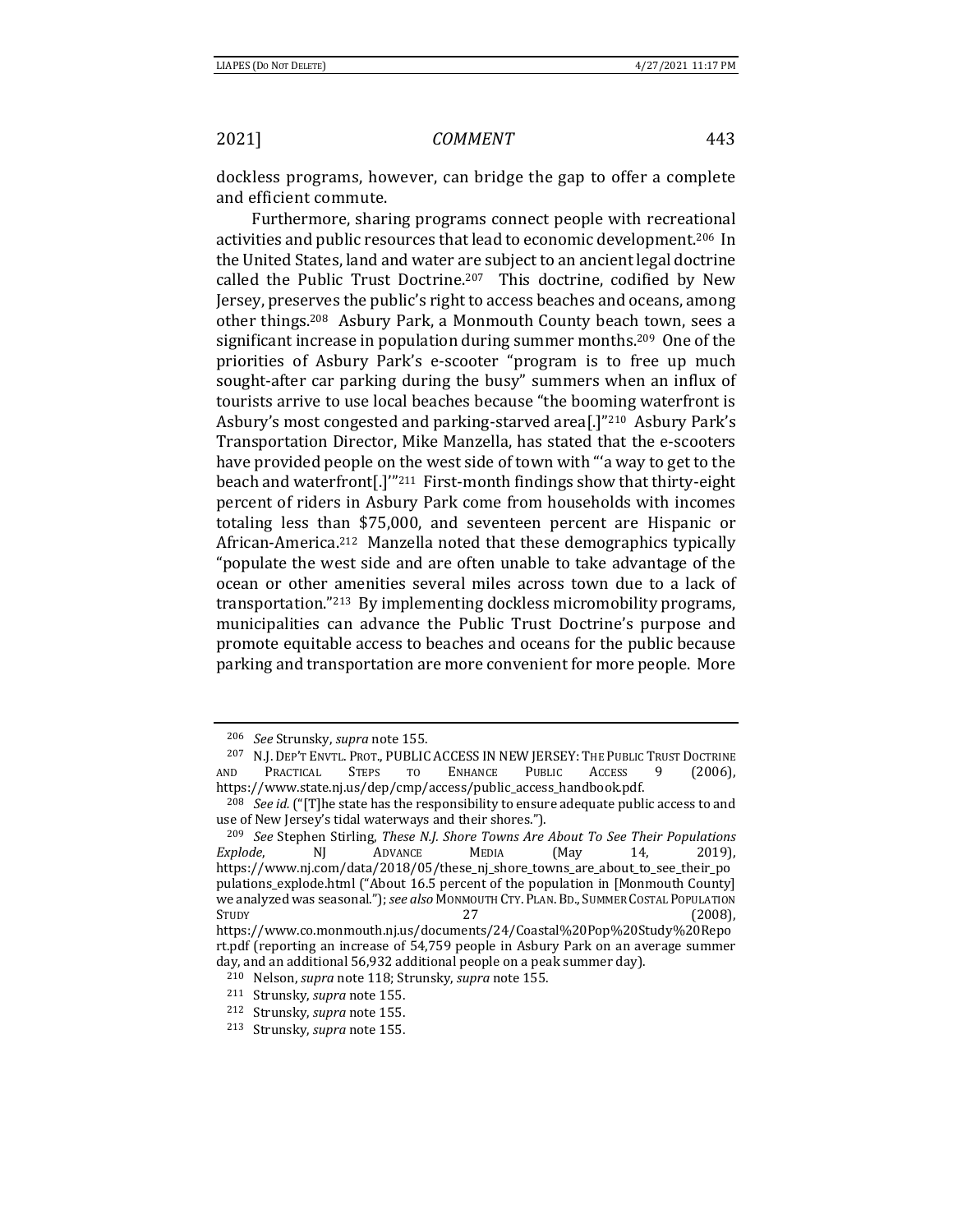people can also reach the waterfront district and spend at local businesses, thus stimulating the local economy.

Similar to the Public Trust Doctrine, dockless micromobility promotes the goals of the Mount Laurel Doctrine. The doctrine "prohibits economic discrimination against the poor by the state and municipalities in the exercise of their land use powers[.]"<sup>214</sup> Dockless escooter and e-bikesharing can support affordable housing initiatives by decreasing the demand for parking and minimum parking requirements for new developments.<sup>215</sup> Studies demonstrate that an increasing number of New Jersey residents and businesses are relocating to more affordable states due to exorbitant housing costs.216 Developing affordable housing near transit stops and transit-hubs will also reduce travel "costs for low-income workers, who spend more on transportation than any other need besides housing."217 Parking reduction policies and other forms of transit-oriented development "can help make housing more affordable by reducing per-unit costs and can encourage neighborhood redevelopment and revitalization by making it easier for developers to have positive cash flows and higher capitalization rates on real estate projects."218

On the other hand, micromobility can also impact people with disabilities. The parking of dockless e-scooters and e-bikes, properly or improperly, in the public rights-of-way can present challenges for people with disabilities when bicycles or scooters block curb or ramp access.219 The combination of limited sidewalk space and parking infringes on pedestrians with disabilities' right-of-way, making travel more inconvenient.<sup>220</sup> Additionally, people with disabilities have reported feeling extremely unsafe when riders use sidewalks as pathways.221

<sup>214</sup> *Mount Laurel Doctrine*, FAIR SHARE HOUSING CTR., http://fairsharehousing.org/mount-laurel-doctrine/#the-fair-housing-act (last visited Apr. 3, 2021) (The New Jersey Supreme Court, in *Mount Laurel I* (1975) and *Mount Laurel II* (1983), declared that municipal land use regulations that prevent affordable housing opportunities for the poor are unconstitutional and ordered all New Jersey municipalities to plan, zone for, and take affirmative actions to provide realistic opportunities for their "fair share" of the region's need for affordable housing for low and moderate-income people.")

<sup>215</sup> COHEN, supra note 18, at 19.<br>
216 Transit-Oriented Development, supra note 169.<br>
217 Transit-Oriented Development, supra note 169.<br>
218 COHEN, supra note 18, at 44.<br>
219 SHAHEEN, supra note 5, at 17.<br>
220 SHAHEEN, sup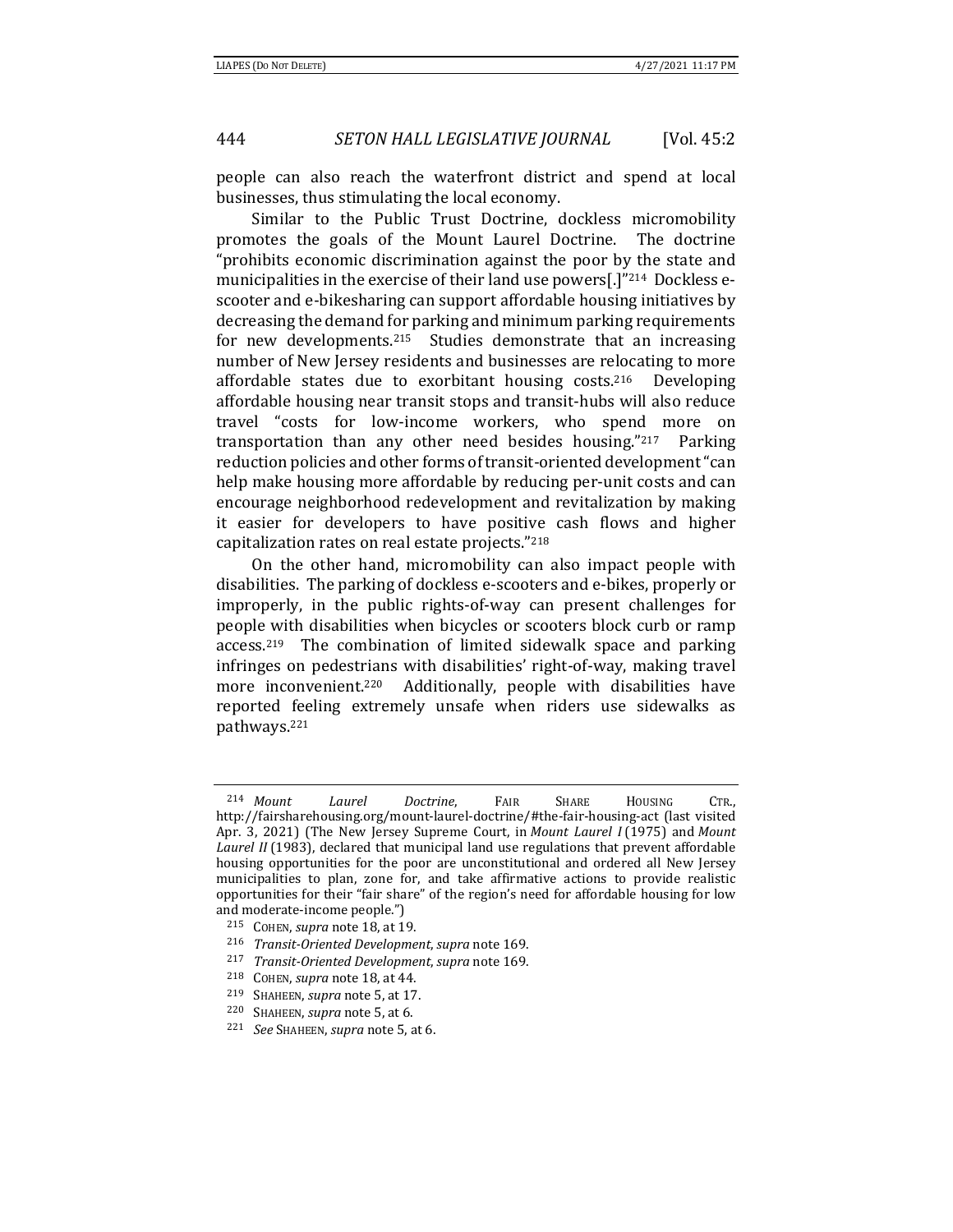Two-wheeled e-scooters and e-bikes may prevent individuals from using the sharing services.222 Without the availability of adaptive devices like tricycles, people with disabilities are without access to the benefits these programs offer.223 In response, public agencies may be able to expand access for people with disabilities by requiring a percentage of a fleet include adaptive devices and establishing incentives for the addition of adaptive devices into micromobility fleets.224 Additionally, operators that deploy adaptive bicycles as part of their fleets could be eligible for additional device permits that would allow vendors to distribute more scooters on the streets of a town.225 Prudent curb space management policy combined with education, outreach, and proactive enforcement is key to protecting people with disabilities' rights and access.226

Also, financial and technological barriers may prevent some individuals from using these beneficial services. Many services require a debit or credit card for payment through a smartphone.227 This can bar consumers who are under- or un-banked as well as low-income or rural households who may not be able to access or afford sufficient technology.228 For example, Washington D.C. requires dockless scooter and bikesharing programs to offer cash payment options and vehicles accessible without a smartphone to promote equitable usage amongst consumers.229 Nonetheless, these pay-per-minute services can sometimes be costlier than walking or public transportation for lowincome households, so municipalities should require vendors to offer "discounted and subsidized programs for eligible low-income households" to help overcome affordability challenges.<sup>230</sup> Thus, local governments should leverage their position in choosing service providers for the municipality to ensure equitable use for the whole public.

As a transportation alternative, e-scooters and e-bikes decrease the need for automobiles.231 Early studies of transportation alternatives

<sup>222</sup> *See* SHAHEEN, *supra* note 5, at 17. 223 *See* SHAHEEN, *supra* note 5, at 17. 224 *See generally* SHAHEEN, *supra* note 5, at 17.

<sup>225</sup> SHAHEEN, *supra* note 5, at 17. 226 *See e.g.*, SHAHEEN, *supra* note 5, at 17; NABSA Communications, *Collaborating with Disability Groups*, N. AM. BIKESHARE ASS'N: NABSA UPDATES (July 12, 2019), https://nabsa.net/2019/07/12/collaborating-with-disability-groups/.<br>
<sup>227</sup> SHAHEEN, *supra* note 5, at 16.<br>
<sup>228</sup> SHAHEEN, *supra* note 5, at 16.<br>
<sup>229</sup> SHAHEEN, *supra* note 5, at 16.<br>
<sup>229</sup> SHAHEEN, *supra* note 5, at 1